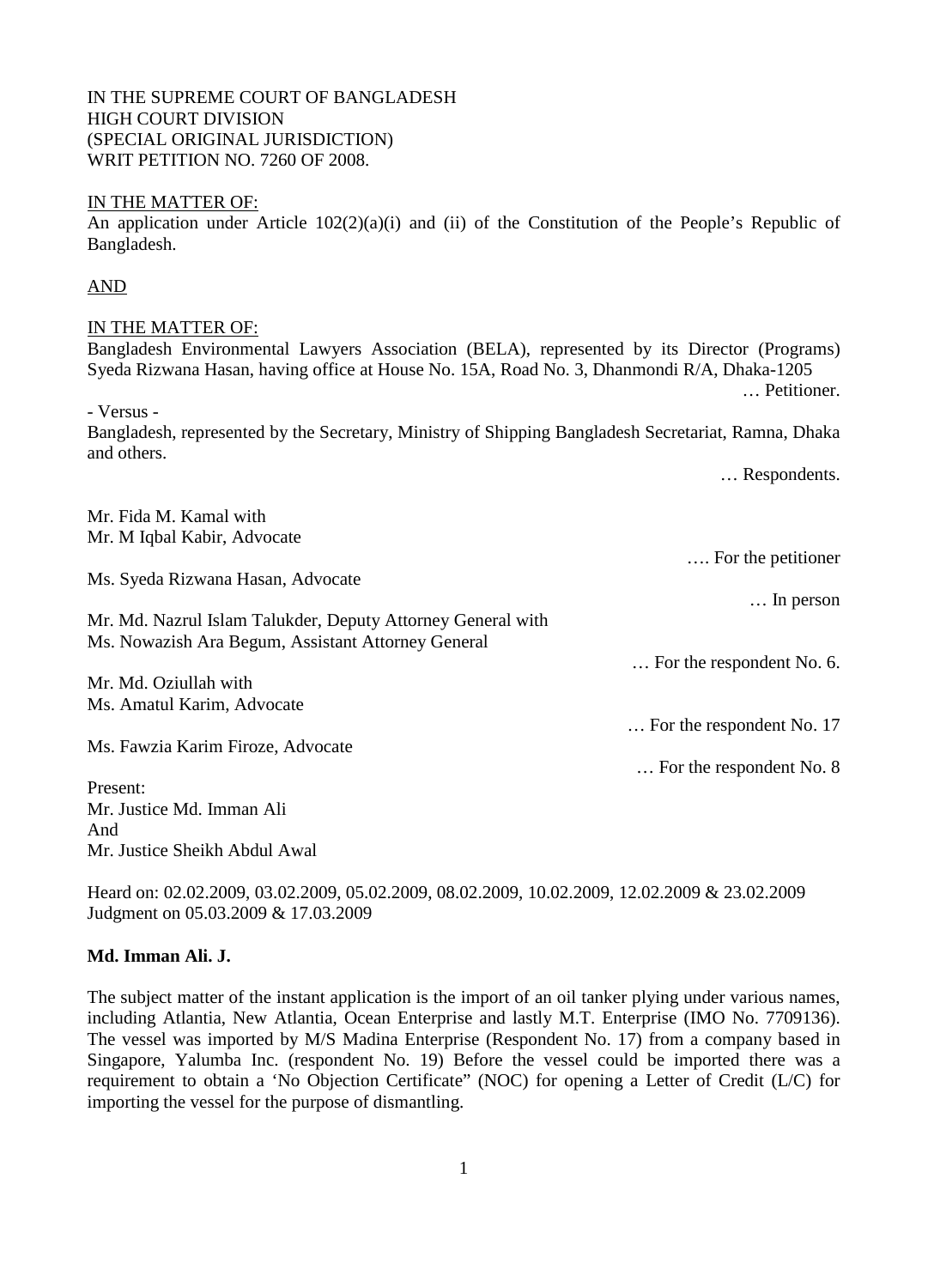This Rule Nisi was issued upon an application filed under Article  $102(2)(a)(i)$  and (ii) of the Constitution by Bangladesh Environmental Lawyers Association (BELA) represented by its Director (Programs) Syeda Rizwana Hasan, calling upon the respondents to show cause as to why the issuance of the NOC dated 27.07.2008 vide Memo No. Environment-60/Ship Import/06/Part-19/3430 issued by the office of respondent No. 8, (Department of Shipping), for importing MT Enterprise (IMO No. 7709136) for breaking purpose and the subsequent attempted entry of the said vessel into territorial waters of Bangladesh should not be declared to have been issued without lawful authority and is of no legal effect. The respondents were further asked to show cause as to why they should not be directed to take immediate steps to remove the vessel MT Enterprise out of the territorial waters of the country; why they should not be directed to prevent the entry of any of the remaining hazardous vessels as listed by Greenpeace (Annexure-C) into the territorial waters of Bangladesh; and also to frame necessary Rules and regulations as observed by the Hon'ble High Court Division in its judgment dated 06.07.2006 in Writ Petition No. 3916 of 2006.

The petitioner, BELA is an association registered under the Societies Registration Act, 1860. It is an association registered under the Societies Registration Act, 1860. It is recognized as one of the leading organizations with expertise in the field of environment and ecology and its work done in the public interest. Its reputation and achievements are well documented and need not be recounted here, BELA's locus standi to file this type of application in the form of public interest litigation has been discussed in numerous decisions of our Supreme Court. Reference may be made to Dr. Mohiuddin Farooque v. Bangladesh, 55 DLR 69.

The vessel MT Enterprise, IMO No.7709136 was a single hull oil tanker manufactured in Japan in the year 1979. After changing its name at various times and having plied under the flags of various countries, it was ultimately exported by M/S Yalumba Inc. The formalities for obtaining the NOC were complied with by the importer in making its application, including production of various supporting papers and accordingly, the NOC was issued by the Department of Shipping (respondent No. 8). Upon getting information that the vessel was enlisted in the Greenpeace list of hazardous vessels, the Department cancelled the NOC vide Memo No. পরিবেশ-৩০/জাহাজ আমদানী/০৬(অংশ-২০)/৩৭২৪ dated 13.08.2008 (Annexure-I(1). Thereafter, respondent No. 17, the importer, filed Writ Petition No. 6262 of 2008 challenging the cancellation of the NOC. Respondent No. 17 requested the Department of Shipping to conduct an inquiry in order to ascertain whether the vessel was carrying any noxious/hazardous materials. Accordingly, on 26.08.08 the Department of Shipping constituted a Committee of three members comprising Engineer Md. Serajul Islam, Engineer & Ship Surveyor with Mercantile Marine Department, Chittagong, Captain Faridul Alam, Dock Master of the Chittagong Port Authority and Dr. Md. Mosharraf Ashraf, Chief Chemist, Department of Shipping, 'to determine toxic substances on board of MT Enterprise in excess of ordinary sea voyage.' After conducting the survey on 27.08.2008 and the Committee submitted its report dated 28.8.2008 giving its opinion as follows:

"Committee is in the opinion that amount of toxic substances determined by the survey of committee are not excessive than the amount generally remain on board for such type of vessel during sea going voyage."

The Department of Shipping by letter dated 08.09.2008 notified the office of the Attorney General confirming that 'this vessel was similar to any other tanker of same size in terms of hazardous waste' and further confirmed that 'it does not contain excessive hazardous waste as compared to other tankers of similar size and specifications'. In the said letter it was intimated that the Department of Shipping wished to withdraw the letter dated 13.08.2008 by which the NOC had been cancelled. Accordingly, the office of the Attorney General filed an affidavit expressing to the Court that the government had decided to withdraw the cancellation with a prayer that the Rule may be disposed of. By order dated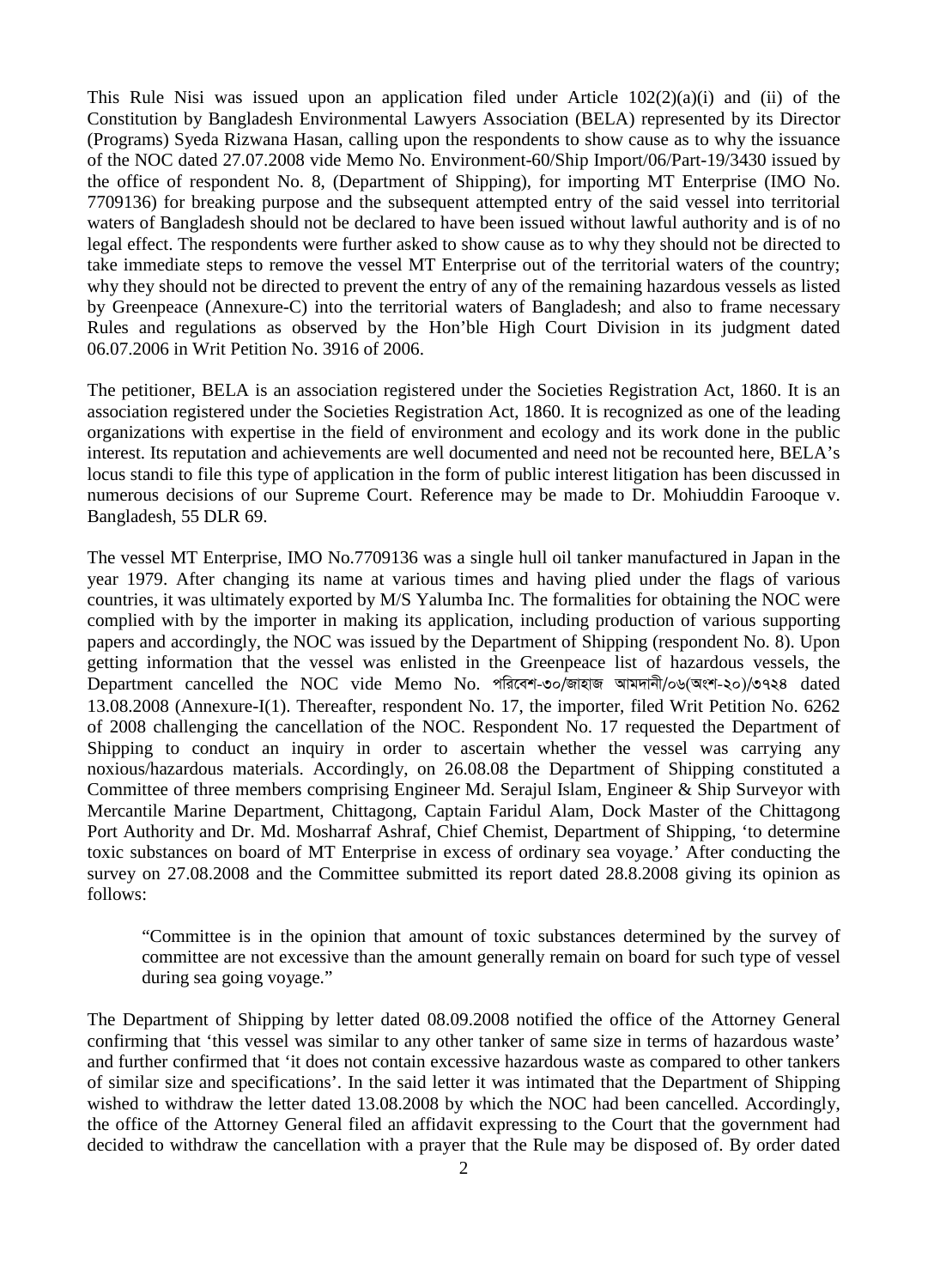10.09.2008 the Rule in Writ Petition No. 6262 of 2008 was discharged giving the respondent No. 17, 'the liberty to deal with the ship in question in accordance with law in any manner as deem fit and proper.'

Thereafter, the instant petition was filed on 14.09.2008 and after hearing a Rule Nisi was issued on 17.09.2008 as stated above. Pending hearing of the Rule, the operation of the NOC was stayed initially for a period of 2(Two) weeks and, subsequently, it has been extended from time to time. By 26.10.2008, respondent No. 17 had already started cutting and breaking the vessel MT Enterprise. But upon satisfying this Court that the vessel was enlisted by Greenpeace, as it required decontamination before scrapping, the petitioner obtained an order from this Court on 26.10.2008 restraining respondent No. 17 from breaking the vessel further. By order dated 27.10.2008 passed by the Appellate Division, the order of injunction passed by the High Court Division was stayed. Subsequently, the matter came before this Bench for hearing and disposal. In this connection, upon a thorough discussion in the Chamber of the presiding Judge, with Professor Dr. Md. Altab Uddin of the Department of Biochemistry and Molecular Biology, University of Dhaka, Dr. Md. Mosharraf Ashraf, Chief Chemist, Environment and Management Section of Department of Shipping and Mr. Iftekhar Enayetullah, Managing Partner of Waste Concern, an NGO based in Dhaka, it was the consensus of opinion of the 3(three) experts consulted that any amount of hazardous materials to which the workers are exposed can be dangerous and that the pollution created by shipbreaking is detrimental to the environment. Having been prima-facie satisfied that there was risk to health of the employees working in the process of ship breaking, the Bench comprising Md. Imman Ali and Ashfaqul Islam, JJ., by an order of injunction dated 30.11.2008 restrained respondent No. 17 from continuing any further work in breaking/dismantling the vessel MT Enterprise.

By the aforesaid order dated 30.11.2008, a further Rule was issued calling upon the respondent No. 5, Ministry of Environment to show cause as to why they shall not be directed to ascertain the number of shipbreaking yards and projects which are ongoing within the territory of Bangladesh and to report within 2(two) weeks as to the number of such shipbreaking yards/projects which are operating without obtaining any Clearance Certificate from the Ministry of Environment and also why they shall not be directed to take appropriate action against those concerned who are undertaking shipbreaking without first obtaining clearance from the Ministry of Environment as required by law.

Respondent No. 17 by filing affidavit in opposition stated that the vessel MT Enterprise was not contaminated and referred to the report of a survey carried out by Caseth Marine Consulting (S) PTE Ltd., a Singaporean Company, which did not detect any hazardous substance on or inside the vessel. He further referred to the report of the Committee headed by one Engineer Md. Serajul Islam in which the Chief Chemist of the Department of shipping was also a member, who upon inspection did not find hazardous materials in excess of the normal quantity found in such vessels and accordingly, the Rule in Writ Petition No. 6262 of 2008 was discharged and, in view of the Court's direction that the petitioner was at liberty to deal with the ship in question in accordance with the law, respondent No. 17 continued with dismantling the vessel.

Respondent No. 8, the Department of Shipping entered appearance by filing affidavit in opposition stating, inter alia, that a Committee was formed to investigate whether the MT Enterprise was carrying hazardous substance and upon conducting survey of the said vessel, it was found that the amount of toxic substance on board MT Enterprise is not excessive compared to the amount generally remaining on board such types of vessel during sea-going voyages. It is further stated that the NOC in respect of the vessel was issued without having knowledge about the ship beforehand. But subsequent to the inspection of the vessel, the Rule in Writ Petition No. 6262 of 2008 was discharged and this respondent only acted upon the instruction of the Attorney General's office with regard to the withdrawal of the cancellation order. By a supplementary affidavit respondent No. 8 produced papers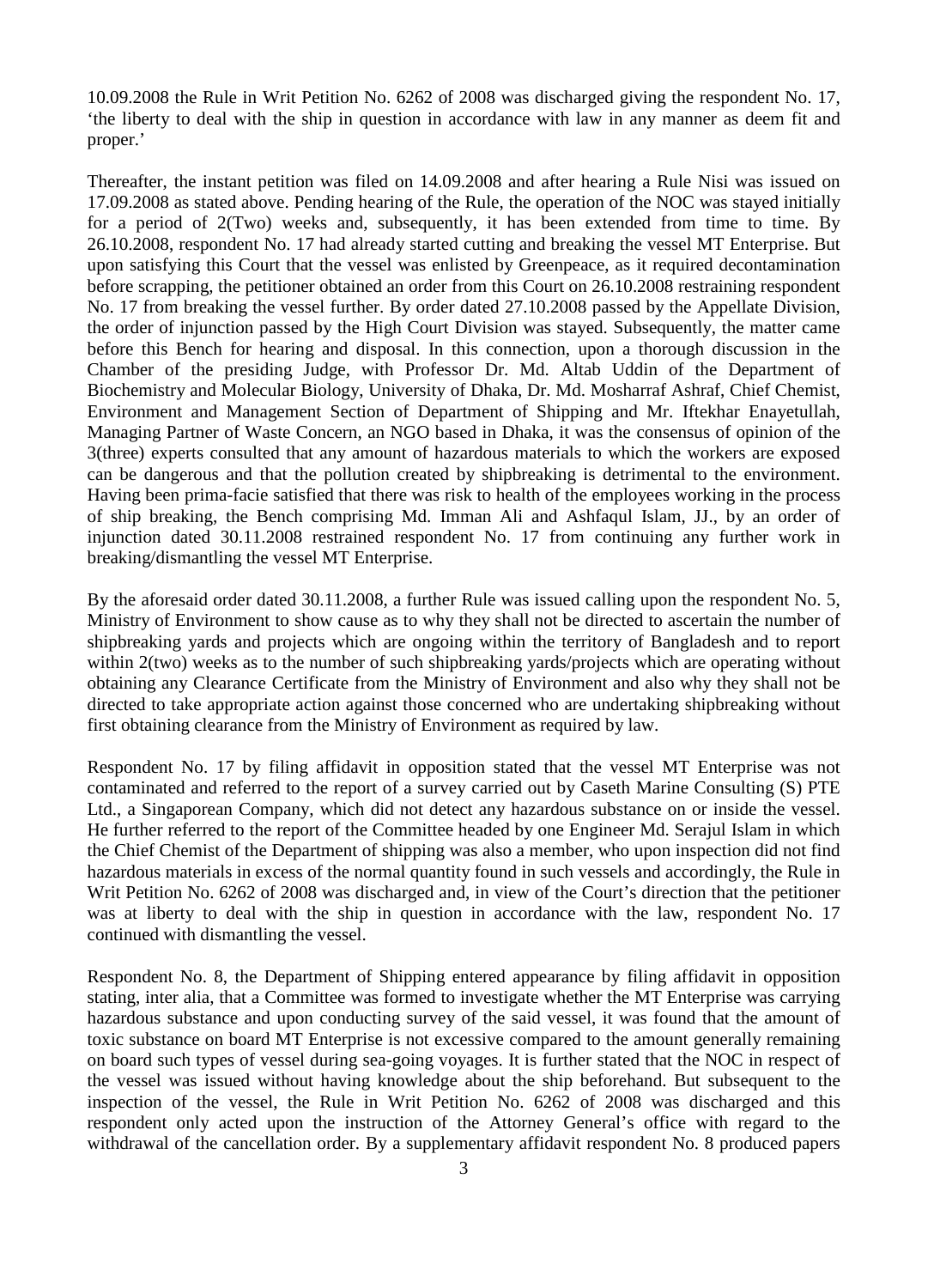from the records of the Department of Shipping relating to the application for NOC by M/S Madina Enterprise as well as the file-noting relating to the NOC issued, cancelled and later withdrawal of the cancellation.

Respondent No. 6 appeared by filing affidavit in opposition through the learned Assistant Attorney General, Ms. Nowazish Ara Begum, and admitted that the statement made in paragraphs 7 to 8 of the writ petition (with regard to the adverse effects of shipbreaking on the environment and ecology) are largely correct, but denied any failure on its part. This respondent also pointed out that steps have been taken already to reclassify the shipbreaking operation from the Orange-B category to the Red category requiring more stringent clearance process. This respondent further pointed out that in the case of vessels SS Norway and MT Alfaship, this respondent took all necessary steps to prevent the entry of those ships into Bangladesh and also took similar steps in the case of MT Enterprise by its Memo No. Po O/chobi/ship breaking-70/85 dated 15.09.2008. Furthermore, this respondent by his letter dated 18.09.2008 also requested respondent No. 8 not to allow scrapping of the vessel MT Enterprise. It is pointed out that this respondent has responsibility to deal with hazardous substances and industrial waste, but was not included in the team who inspected the vessel and cannot confirm the finding that no hazardous substance was found in the vessel during the inspection. This respondent pointed out that the knowledge available in the public domain suggests that, in all likelihood, an oil tanker like MT Enterprise will contain hazardous wastes including heavy and toxic metals like lead, mercury, cadmium, copper, zinc, asbestos fibres, dust, organometallic substances like tributelthin, etc., PCBs and polyvinyl chloride (PVC), compressed gas.

In reply to the Rule issued against respondent No. 5, Ministry of Environment and Forest, respondent No. 6, the Department of Environment submitted a report of an inspection undertaken by Dr. Md. Sohrab Ali, Deputy Director (Implementation/বাস্ড্গায়ন), Dhaka Division of the Ministry of Environment and Forest, which was forwarded to this Court through the Senior Assistant Secretary of the said Ministry vide Memo No. পৰম/পৱিবেশ শা-৩/০৫/ইভামা-১০/২০০৮/৭৩৯ dated 11.12.2008. It appears from this report that there are 36 shipbreaking yards within Sitakunda Police Station of Chittagong District and that the Bangladesh Ship Breakers Association (BSBA) has 129 listed members employing almost 4,00,000 persons. The shipbreaking yard in question (Madina Shipbreaking Yard) and the other shipbreaking yards in the area never applied for any Environmental Clearance and the workers are working under the open sky and many of them were found working without any mask, gumboots or helmets. The persons-in-charge of the yard admitted that they did not have any facility for management of waste materials. There was no waste oil/sludge oil removal site/holding tank/asbestos/hazardous materials dumping/disposal site. Those concerned were not able to state clearly how and where they have disposed of the hazardous waste materials. It is further observed in the said report that the applicant, Madina Enterprise, did not supply any list of hazardous materials on board and the importer did not supply any papers relating to the pre-cleaning of the vessel.

By the numerous supplementary affidavits filed by the petitioner it has been sought to impress upon this Court that Bangladesh, being a signatory to the Basel Convention, is obliged to follow the norms laid down in that Convention and that admittedly the vessel MT Enterprise contained hazardous materials and was imported in contravention of the provisions of the Basel Convention. It is further contended that the vessel in question, like all others of a similar nature, contained hazardous materials and ought not to have been granted the NOC, particularly in view of the fact that the applicant for NOC namely, Madina Enterprise, misrepresented the fact that the vessel was listed as one containing hazardous materials in the list of Greenpeace. Moreover, the law requires shipbreaking yards and the process of shipbreaking to be authorized by a clearance to be obtained from the Department of Environment, which is a department under the Ministry of Environment and Forest. No clearance having been obtained, the process of dismantling the vessel was illegal and both the Ministry of Shipping, including the Department of Shipping, and the Ministry of Environment and Forest,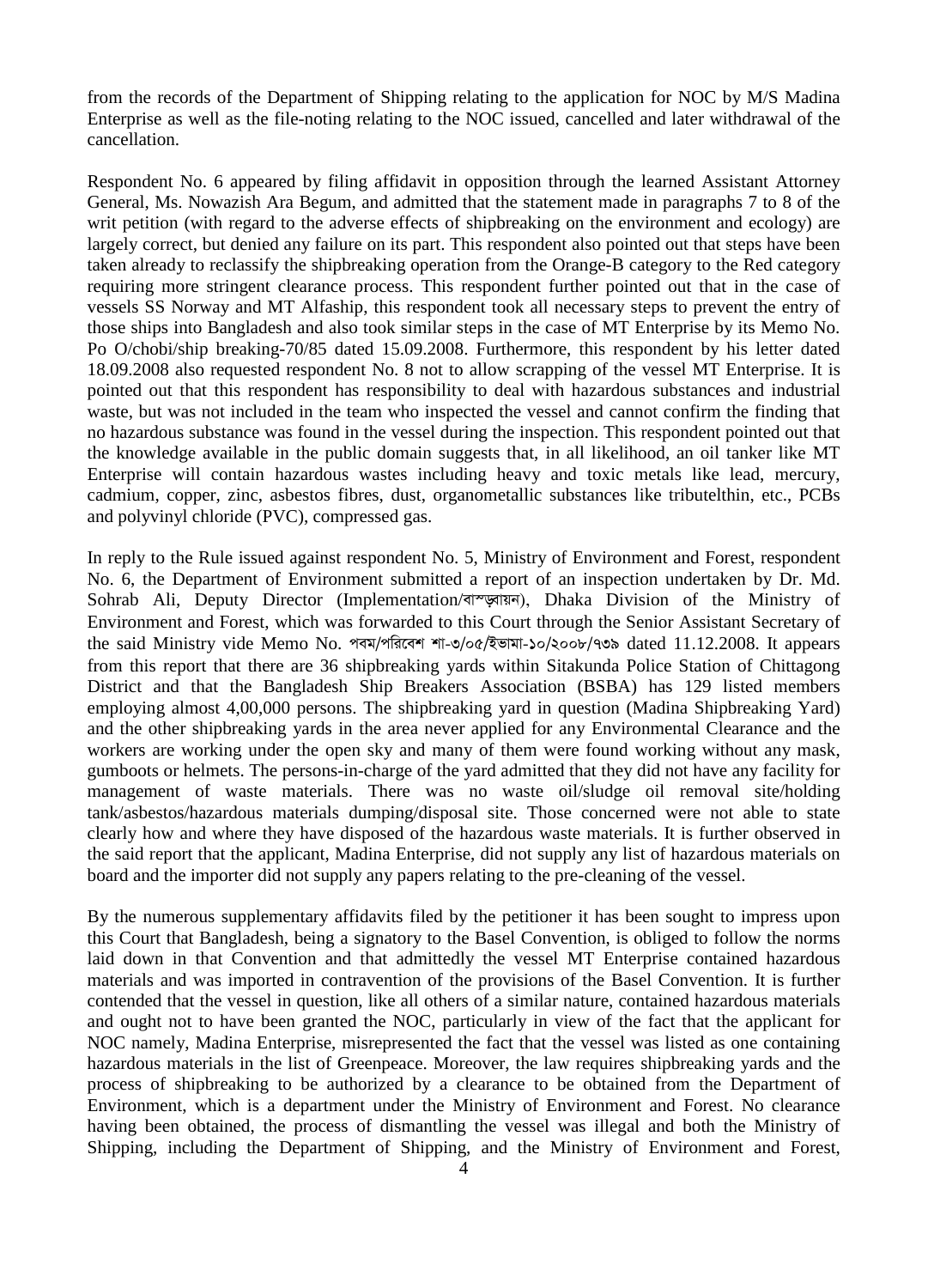including the Department of Environment, were negligent in their duties in allowing the vessel to be imported and dismantled.

Mr. Fida M. Kamal, learned advocate appearing with Ms. Syeda Rizwana Hasan, learned advocate (the petitioner representing BELA) and Mr. M. Iqbal Kabir, learned advocate made submissions on behalf of the petitioner, Bangladesh Environment Lawyer Association (BELA). Mr. Fida Kamal submitted that Bangladesh ratified the Basel Convention, 1989 on 01.04.1993 and is bound to implement the provisions and safeguards contained therein. He pointed out that from the facts of the instant case, it is apparent that the NOC for opening L/C for importing a vessel, which is listed in the Greenpeace list as a vessel containing hazardous materials, was in clear violation of the requirements of law. Referring to the file noting of the Department of Shipping, the learned advocate pointed out that clearly the vessel was in the Greenpeace list and the search and report by the Department of Shipping that is was not in the list, was perfunctory and motivated. The learned advocate pointed out that the very same list was previously produced before the Department, when attempt was being made to import the vessels SS Norway and MT Alfaship. At that time MT Enterprise was plying under the name of New Atlantia and was in the Greenpeace list as such. Moreover, the learned advocate pointed out that the report of the committee headed by one Engineer Md. Serajul Islam and also having the Chief Chemist of the Department of Shipping as a member, clearly shows that there were hazardous materials found on board the vessel. Although, their report cannot be accepted at face value, since as admitted by the Department of Environment, such finding showing such low quantities of hazardous materials would not be acceptable. Nevertheless, he submitted, the finding of the Survey Committee that the vessel contained no more than similar vessels, and allowing the vessel to be dismantled for that reason was a based on an ingenuous and fallacious argument. The consideration should be whether or not the vessel contained hazardous materials which are likely to have a detrimental effect on the environment and the workers who are working in the shipbreaking yards. Comparison with other similar sea-going vessels was the wrong test since the MT Enterprise was no longer a sea-going vessels was here to be scrapped.

The learned advocate further submitted that the NOC for opening L/C in order to import a vessel for dismantling is only one aspect of the shipbreaking process. The other and more important aspect for the environment and the people of this country is the clearance to be obtained from the Ministry of Environment, through the Department of environment, for the purpose of shipbreaking. He pointed out that the necessity for obtaining clearance emanates from the need to protect the environment from the damage which may be caused by the hazardous waste generated by the shipbreaking process as well as the injury that may be caused to the workers in the shipbreaking yard, who are not sufficiently protected from exposure to all the hazards present at the site. He submitted that in the absence of any such Clearance Certificate the shipbreaking process ought not to have been allowed to proceed. He submitted that when a similar vessel namely, MT Alfaship was turned back from the waters of Bangladesh and when the Ministry did not issue the NOC for the purpose of its import, there is not earthly reason why the NOC was issued in the case of the instance vessel, MT Enterprise.

Mr. Fida Kamal submitted that the concept of issuing NOC first came into being as a result of an outcry against the importation of vessel SS Norway. At that time, upon the intervention of the Hon'ble Prime Minister, the Ministry of Shipping requested the Bangladesh Bank not to issue L/C for the purpose of importation of any vessel unless the importer had previously obtained the NOC from the Department of Shipping. Accordingly, the Bangladesh Bank issued direction upon the commercial banks not to issue L/C for importation of vessels for the purpose of shipbreaking without having prior NOC from the Department of Shipping. He submitted that the timely step taken by the Prime Minister saved the country from a lot of pollution. The SS Norway was reported to contain over 1,250 tons of asbestos.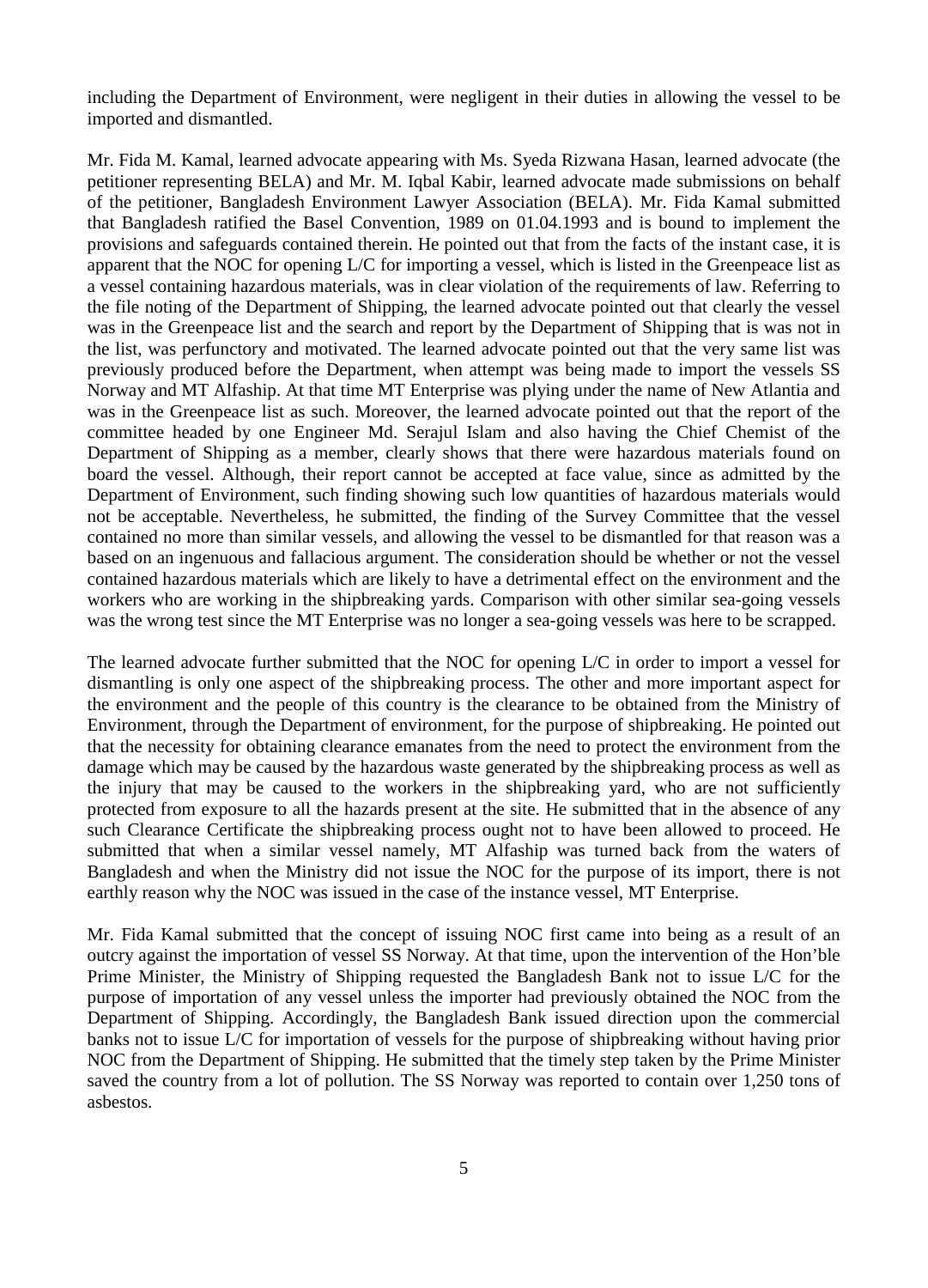Mr. Fida Kamal referred to Annexure-O which is an article published by Greenpeace in December, 2004 entitled "Destination Unknown," regarding European single-hull oil tankers. He pointed out that in that report the hazardous materials are detailed as assessed by the EU and Det Norske Veritas (DNV) report, which states that oil tankers in general will contain 48 kg of lead, 2,413 kg of asbestos, 3,448 kg of PVC cable insulation and 8.35 kg of Light tube capacitors, 4.82 kg PCB per 100,000 DWT units. He pointed out that the vessel in question, MT Enterprise is of 197,000 DWT and, therefore, the quantity of hazardous materials shown by the Survey Committee is neither believable nor acceptable.

Referring to Article 2 of the Basel Convention, Mr. Fida Kamal submitted that the vessel which is declared to be disposed of by way of dismantling is itself a hazardous waste and there are certain requirements of the Convention which are to be fulfilled before such a vessel may be exported from the exporting country and imported by the dismantling/scrapping yard. The party exporting the vessel ought not to have sold it knowing that or having reasonable belief that the waste in question will not be managed in an environmentally sound manner (Article 4.2(g).

On the issue of Clearance Certificate, Mr. Fida Kamal pointed out that each and every shipbreaking yard and shipbreaking process required a Clearance Certificate from the Department of Environment in order to carry on the activity of scrapping any sea-vessel. This he highlighted from the বাংলাদেশ পরিবেশ *msi¶Y AvBb, 1995* as well as the subsequent notification dated 14.11.2007, which has placed shipbreaking in the red category (Annexure-1 in the affidavit in opposition of respondent No. 6). He also referred to the Bangladesh Labour Act, 2006 which refers to the process of shipbreaking as an Industrial Establishment (শিল্প প্রতিষ্ঠান) as defined in section 2(61(Jha) and submitted that it requires an Environmental Clearance Certificate. He submitted that mere obtaining of NOC for opening a Letter of Credit does not obviate the need for obtaining the Clearance Certificate for undertaking the process of shipbreaking.

He further submitted that even obtaining the NOC from the Department of Shipping does not give a go by to the law and Rules created for the protection of the environment, namely পরিবেশ সংরক্ষণ আইন, ১৯৯৫ এবং পরিবেশ সংরক্ষণ বিধিমালা, ১৯৯৭. The learned advocate also pointed out that the Import Policy Order, 2006-2009 paragraph 26.25 prohibits the import of any ship, oil tanker or fishing trawler over 25 years old. The vessel in question, namely MT Enterprise was manufactured in 1979 and was, therefore, more than 25 years old when it was imported. Therefore, it could not have been imported as a seagoing vessel. He further pointed out that the same আমদানী নীতি আদেশ, ২০০৬-২০০৯ also prohibits the import of hazardous substances including import of waste. He submitted that according to the Basel Convention a vessel which is scheduled to be disposed of by way of dismantling is itself "waste" and, therefore, on this account also the vessel MT Enterprise was prohibited from being imported into this country. In this regard he pointed out that the second chapter of the আমদানী নীতি আদেশ where Appendix 1 gives a list of items which are restricted items and the footnote to the items restricted for import at paragraph 1.6 provides that all waste material is prohibited for import unless the Rules otherwise provide. He submitted that there are no Rules allowing the import of waste materials.

Finally, the learned advocate submitted that, being a poor country, Bangladesh has become the dumping ground for hazardous waste materials produced by the developed countries and the authority concerned, namely the Department of Shipping and its parent Ministry, are not mindful of the disastrous effect of allowing such hazardous materials to be imported and the effect it is likely to have on the environment and the people of the country when they are exposed to such hazardous materials without having regard to the Rules and laws meant for protection of the environment and the people.

Mr. Md. Oziullah, learned advocate with Ms. Amatul Karim, learned advocate appearing on behalf of respondent No. 17 submitted that the was no prohibition in operating a shipbreaking yard without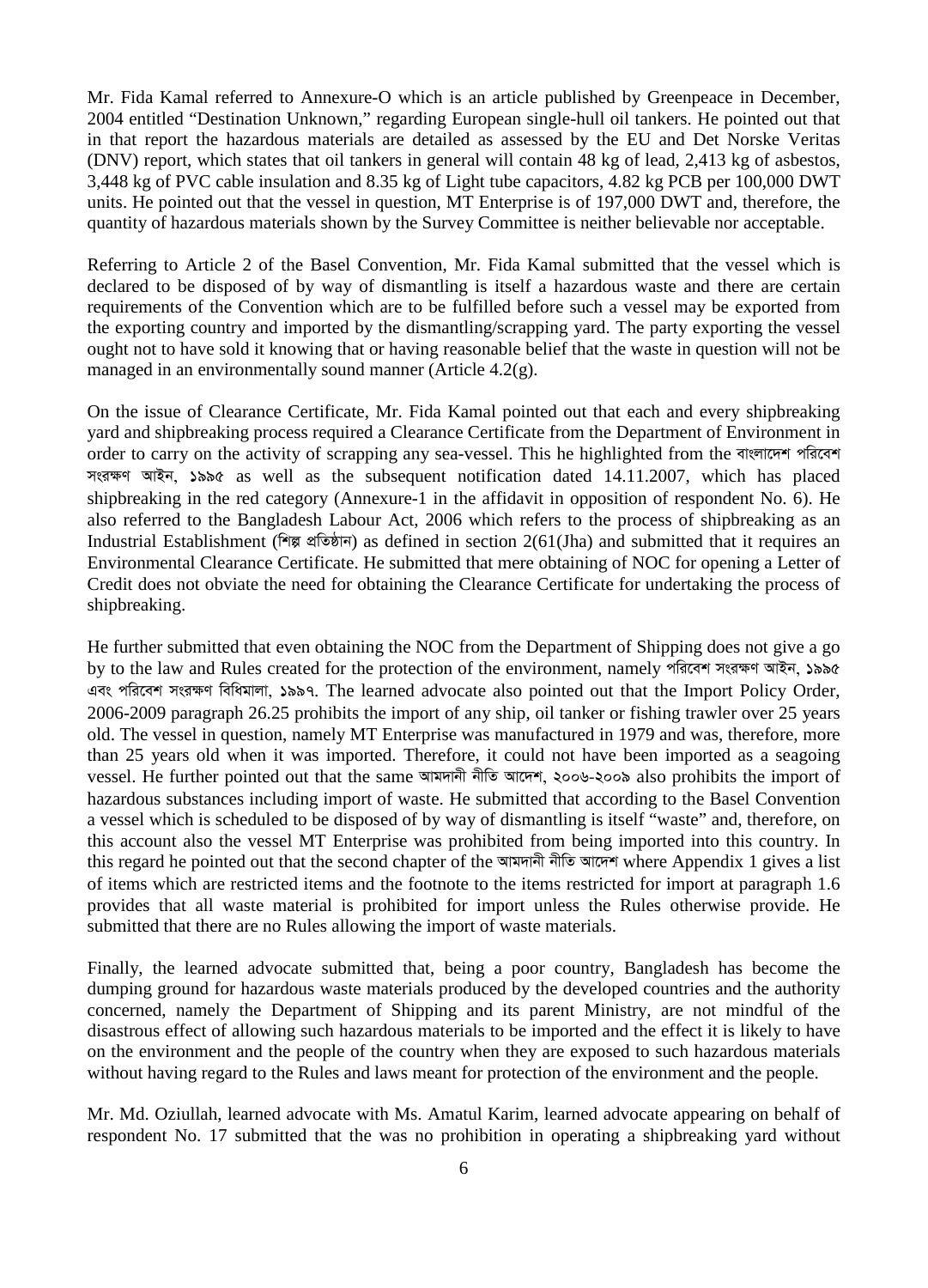obtaining clearance from the Department of Environment. He submitted that a shipbreaking yard is neither an industry nor a project and it, therefore, does not require any formal clearance. He submitted that section 12 of the বাংলাদেশ পরিবেশ সংরক্ষণ আইন refers to Environmental Clearance in respect of setting up an industry or project and is, therefore, not applicable in the case of carrying out dismantling of a vessel on the open beach. He prays that the Rule, so far as it relates to the dismantling the vessel, may be discharged and respondent No. 17 may be allowed to complete the dismantling of the vessel in order to prevent further loss being incurred by the respondent. He added that since the NOC issued by the Department of Shipping was for the purpose of importing a vessel for dismantling, there was no further need to obtain a separate Clearance from the Department of Environment for the purpose of dismantling. He submitted that all the shipbreaking yards operating in the area doing so without obtaining any clearance, which is apparent from the report of respondent No. 5. He further submitted that the Survey Committee which made inspection of the vessel, before it was beached, found hazardous materials on board, but reported that it was not in excess of the amount which would normally be found in such vessels. He submitted that taking this into consideration, the Department of Shipping withdrew the cancellation of the NOC thereby endorsing the fact that the vessel did not contain any hazardous materials. For the same reasons, he submitted, there was no requirement to obtain any prior clearance from the Department of Environment. He further pointed out that all due clearance was obtained, including clearance from the Customs authority for beaching the vessel. The learned advocate submitted that 60-70% of the dismantling of the vessel has been completed and, therefore, the purpose of the Rule, so far as it relates to dismantling the vessel, has virtually become infructuous.

Ms. Fawzia Karim Firoze, learned advocate appearing on behalf of respondent No. 8, Department of Shipping submitted that this respondent did not have any idea that the ship was on the list of Greenpeace as containing hazardous materials and consequently the NOC was issued on an application by respondent No. 17, who stated in his application, with supporting documents, that the vessel did not contain any hazardous materials and was not listed in the Greenpeace list. She pointed out that after the issuance of the NOC, the Chief Chemist came to know that the ship was in the green peace list and he cancelled the NOC on 13.08.2008 and, thereafter, a committee was formed in order to inspect the vessel to ascertain whether there was any hazardous material on board. The Committee, after duly inspecting the vessel, reported that the quantity of hazardous material found on board was not in excess of the quantity to be found in vessels of similar nature and accordingly intimated to the Attorney General's office that the Department wished to withdraw the cancellation of the NOC on the ground that the vessel did not contain excessive hazardous materials. The learned advocate submitted that the Department always acted with bona fide and only allowed the NOC to subsist after obtaining the report of the Survey Committee who found that the hazardous materials on board the vessel were not excessive. She further pointed out that the Department received a letter from respondent No. 6 dated 15.09.2008 warning that the vessel contained hazardous materials and was on the Greenpeace list, but by that time the specially constituted committee had already reported having conducted the survey on the vessel on 27.08.2008.

Mr. Md. Nazrul Islam Talukder, the learned Deputy Attorney General appeared with Ms. Nowazish Ara Begum, the learned Assistant Attorney General, on behalf of respondent No. 6 and submitted that the existing laws are adequate, inasmuch as there is in existence the বাংলাদেশ পরিবেশ সংরক্ষণ আইন, ১৯৯৫, which provides for obtaining clearance from the Department of Environment before any industry or project can be carried on, but the law is not being properly implemented and enforced. He pointed out that the Department of Environment previously issued notices to respondent No. 8 to prevent the vessels S Norway and MT Alfaship from entering the waters of Bangladesh. Both those vessels were turned back. He then pointed out that the Department wrote to the concerned authority on 15.09.2008 concerning the vessel MT Enterprise, but the Department of Shipping did not pay heed to the letter.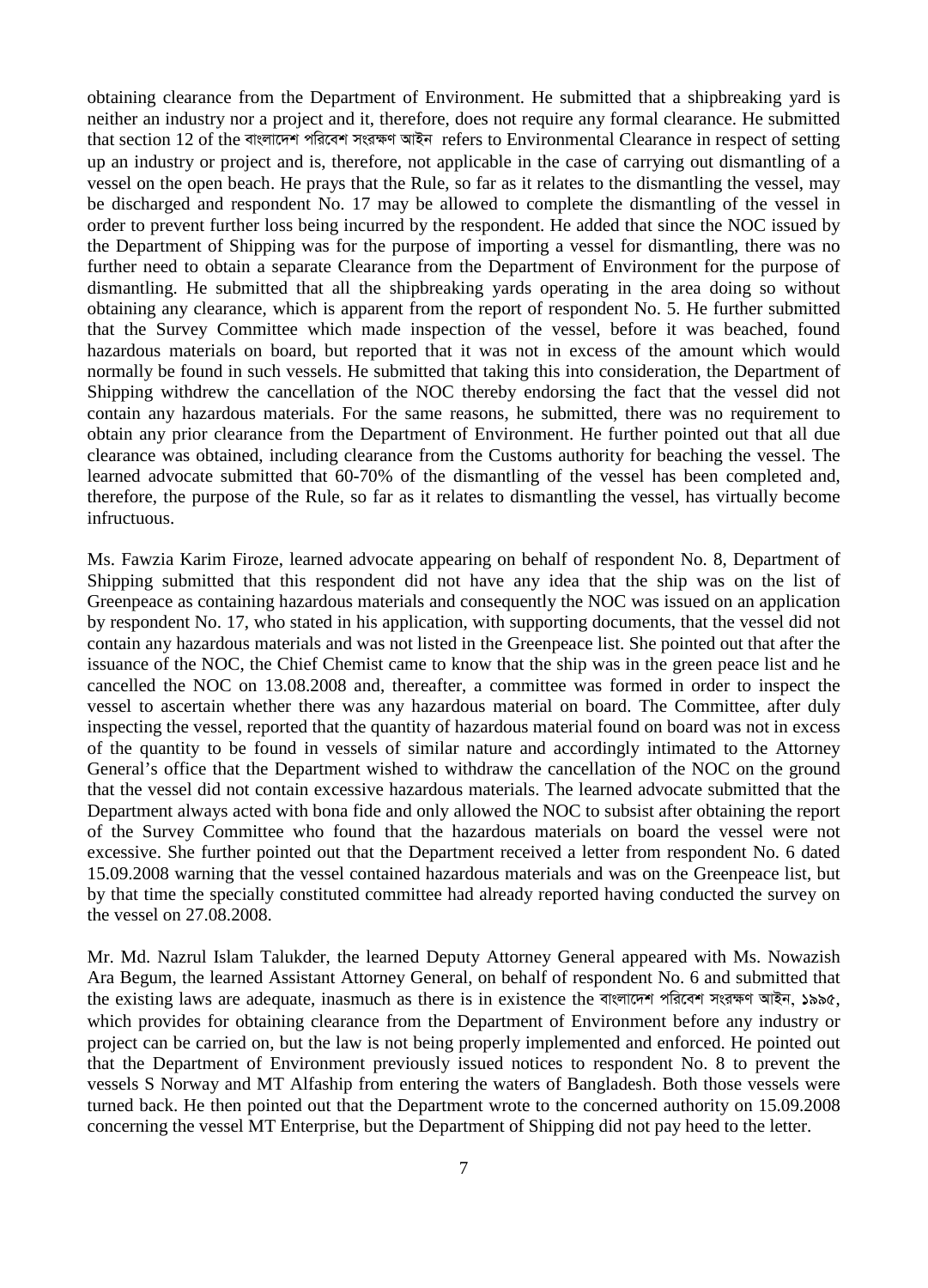Now, let us take the matters raised in the Rule one by one.

The legality of the NOC issued in respect of import of vessel MT Enterprise.

From the supplementary affidavit in opposition filed by respondent No. 8, we find that an application was made by Madina Enterprise (respondent No. 17) for NOC in order to open an L/C for the purpose of importing the vessel MT Enterprise for scrapping. In the application the importer stated, inter alia, that the vessel was an oil tanker manufactured in Japan in 1979 and was being imported for the purpose of scrapping. The importer annexed certificate of registration for the vessel which shows that it was previously known as Ocean Enterprise and there is also a certificate from the seller M/S Yalumba Inc, respondent No. 19, who stated that 'the vessel is not amongst the list of 50 vessels highlighted by Greenpeace for carrying excessive hazardous materials on board." We also find from annexure-3 to the supplementary affidavit in opposition of respondent No. 8 that the vessel was also previously known as New Atlantia. It always bore the same IMO No. 7709136. This is also reflected in the sale document of the vessel, an agreement dated 23.07.2008 between M/S Yalumba Inc and Madina Enterprise, wherein also the vessel is described as MT Enterprise, Ex-Ocean Enterprise, Ex-New Atlantia and Atlantia, built in the year 1979 in Japan. It further appears from correspondence between Madina Enterprise and the Department of Shipping that the applicant claimed that the vessel MT Enterprise was not the same as the New Atlantia, which appears in the Greenpeace list of vessels containing hazardous materials. It was on account of this representation dated 14.08.2008 and the request by the importer to undertake the survey of the vessel, which ultimately led to the cancellation of the NOC to be withdrawn. It is clear from the annexures of respondent No. 8 that the New Atlantia, and hence MT Enterprise, was indeed in the Greenpeace list of vessels having hazardous materials on board. We note from Annexure-V series that in the file noting the Department of Shipping noted as follows:

"জাহাজটির তথ্যসমূহ রেজি সার্টিফিকেট ও MOA অনুযায়ী যথাযথ আছে। অন-লাইন কানেকশন পাওয়া যায়নি। জাহাজটি Greenpeace তালিকাভূক্ত নয়। এমতাবস্থায় MT Enterprise এর অনুকুলে NOC No. 0807038 অনুমোদন দেয়া *†h‡Z cv‡i|Ó* 

The note is dated 27.07.2008 and bears signatures, amongst others, of the Chief Chemist. It is beyond comprehension how a responsible officer of the Ministry, who admits being unable to get the online connection, declared that the vessel is not listed in the Greenpeace list. The least that is expected of the officer concerned is that he/she should have waited until verification could be completed with regard to the enlistment of the vessel before authorizing the issuance of the NOC. It is equally beyond comprehension how the Chief Chemist could countersign the file note knowing that verification was not possible due to lack of internet connection. It is a clear admission from the note dated 26.08.08 signed by the Chief Chemist that the Assistant Chemist had presented the earlier note, stating that the MT Enterprise was not on the Greenpeace list, without properly scrutinizing the application. However, as we noted earlier, the note dated 27.07.08 recommending issue of NOC was countersigned by the Chief Chemist. It is interesting to note that the Chief Chemist in his note dated 26.08.08 observed that the NOC was void in accordance with clause 8 of the NOC for supplying incorrect information in the application. in view of such observation, the initiation of any survey of the vessel becomes questionable.

Thereafter, the Department of Shipping, upon finding out that the vessel was enlisted in the Greenpeace list cancelled the NOC. No action was taken against the officers who has misled the Department into issuing the NOC in the first place. It appears that even after the decision to cancel the NOC the officer concerned, whose name perhaps is Faozia, insisted on reconsideration of the order to cancel NOC. The same person also recommended the issuance of the NOC on 13.08.2008 in spite of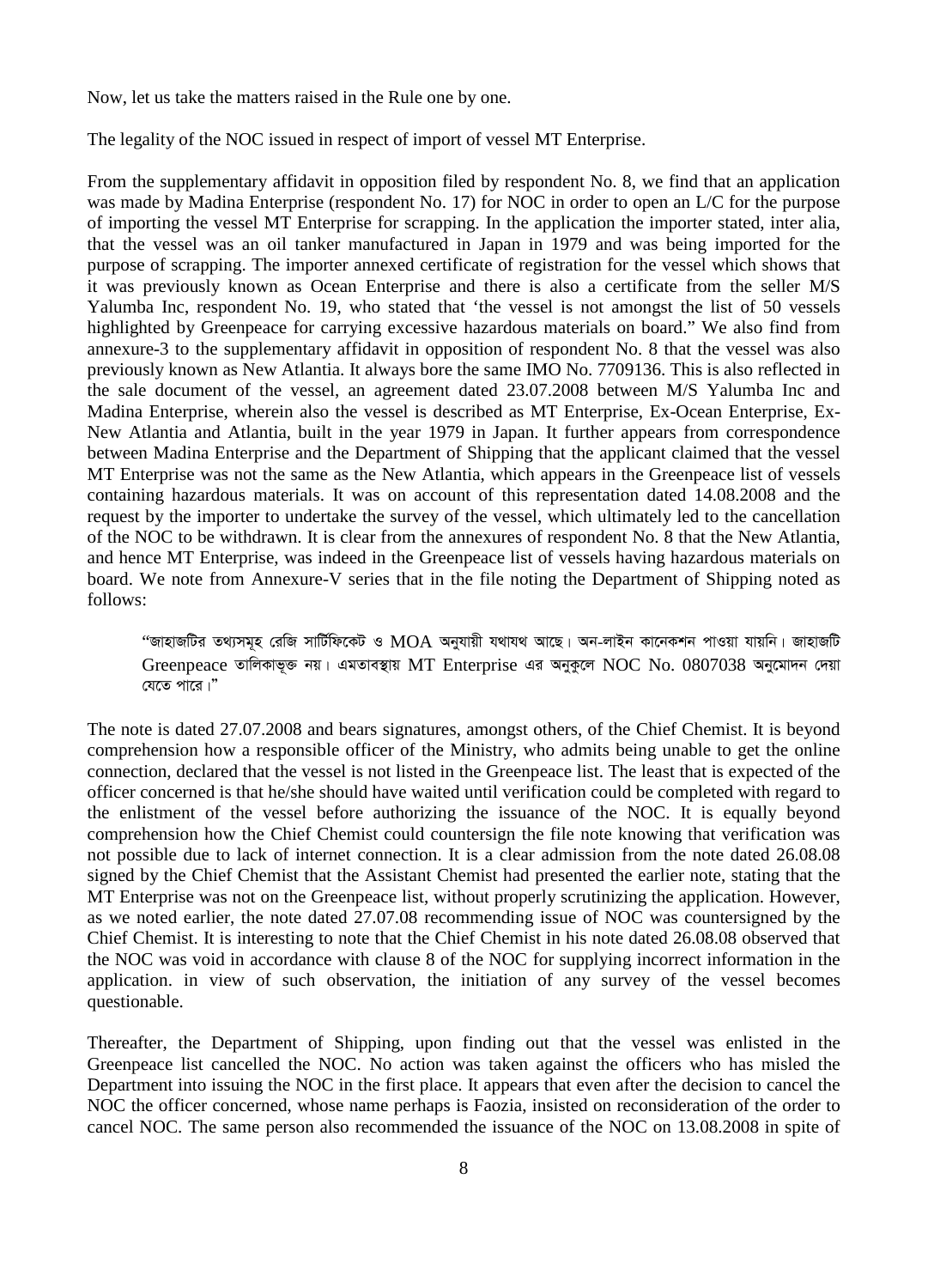the fact that he or she could not open the online connection to ascertain whether the vessel was on the Greenpeace list. We feel that the Department of Shipping should take appropriate action to ascertain the competency of the officer concerned, namely Faozia. Similarly, the actions of the Chief Chemist are also questionable in the circumstances described above.

With regard to the committee formed to survey the vessel to ascertain whether it contained excessive hazardous materials, we note that the committee comprised Engr. Md. Serajul Islam, Engineer & Ship Surveyor, Mercantile Marine Department, Chittagong, Dr. Md. Musharraf Ashraf, Chief Chemist, Department of Shipping, Dhaka, and Capt. Faridul Alam, Dock Master, CPA, Chittagong. In this Committee we do not find any representation from the Department of Enviornment, who are concerned with the environmental aspect of hazardous materials being generated and discharged in the locality and into the atmosphere. Moreover, we find that the terms of reference of the survey and the opinion of the committee is fallacious. The report states as follows:

"Committee is in the opinion that amount of toxic substances determined by the survey of committee are not excessive than the amount generally remain on board for such type of vessel during sea going voyage."

We feel that the Committee has totally missed the point. The purpose of such survey cannot be to find out whether the vessel contained excessive hazardous materials in comparison with other vessels during sea going voyage. In the instant case we are concerned with a vessel, which is to be dismantled and, therefore, such comparison as made by the Committee is misconceived. The vessel in question was longer a sea-going vessel and was destined to be scrapped. What should have been considered is the state and quantum of hazardous materials which would be generated by the process of dismantling. Moreover, the committee found that the vessel contained 57 Kgs approx. of asbestos, 10 Kgs approx. of PVC, and 15 Kgs approx. of lead. Strangely enough, the quantity of hazardous materials as shown by the committee is exactly as reported by the Master of the Vessel which makes us wonder whether the Committee at all made any independent survey of their own. Be that as it may, the fact that the vessel contained hazardous materials of certain quantity should have led the Committee to question whether the materials found would be hazardous to the environment and to the persons who would be handling those materials during the dismantling of the vessel. The finding of the Committee and the decision of the Department of Shipping is in our view short sighted and totally missed the target of the endeavour of the legislature to prevent hazardous materials being imported and to prevent the environment and the people of this country from being exposed to such hazardous materials. We may point out that a number of experts were called by us during the course of hearing of this matter, including the Chief Chemist. They told us that any amount of such hazardous material is a danger and threat to the environment and to the persons handling the materials if proper precautions are not taken to protect the workers and measures are not taken for proper disposal of the waste material.

In the facts discussed above, we are of the view that the Department of Shipping did not issue the NOC having considered all the matters in their proper perspective. It is an admitted fact that the importer misrepresented facts in his application for the NOC and the Chief Chemist had rightly observed in his note date 26.08.08 that the NOC had become void. Any subsequent action to revive the NOC was in our view illegal and motivated. The ultimate withdrawal of the letter canceling the NOC was also ingenuously shifted to the shoulders of the High Court. To say that 'the Honourable High Court in its order dated 10.09.2008 regarding Writ Petition No. 6262 of 2008 directed upon the Director General, Department of Shipping to issue the letter withdrawing the impugned cancellation order dated 13.8.2008 within 24 hours. The Court further observed that the writ petitioner is at liberty to deal with the vessel as it pleases. 'This is a distortion of facts because it was the Department through its Chief Chemist who had intimated to the Court that the Department decided to withdraw the letter of cancellation. We find from the record that the order of the Court was as follows: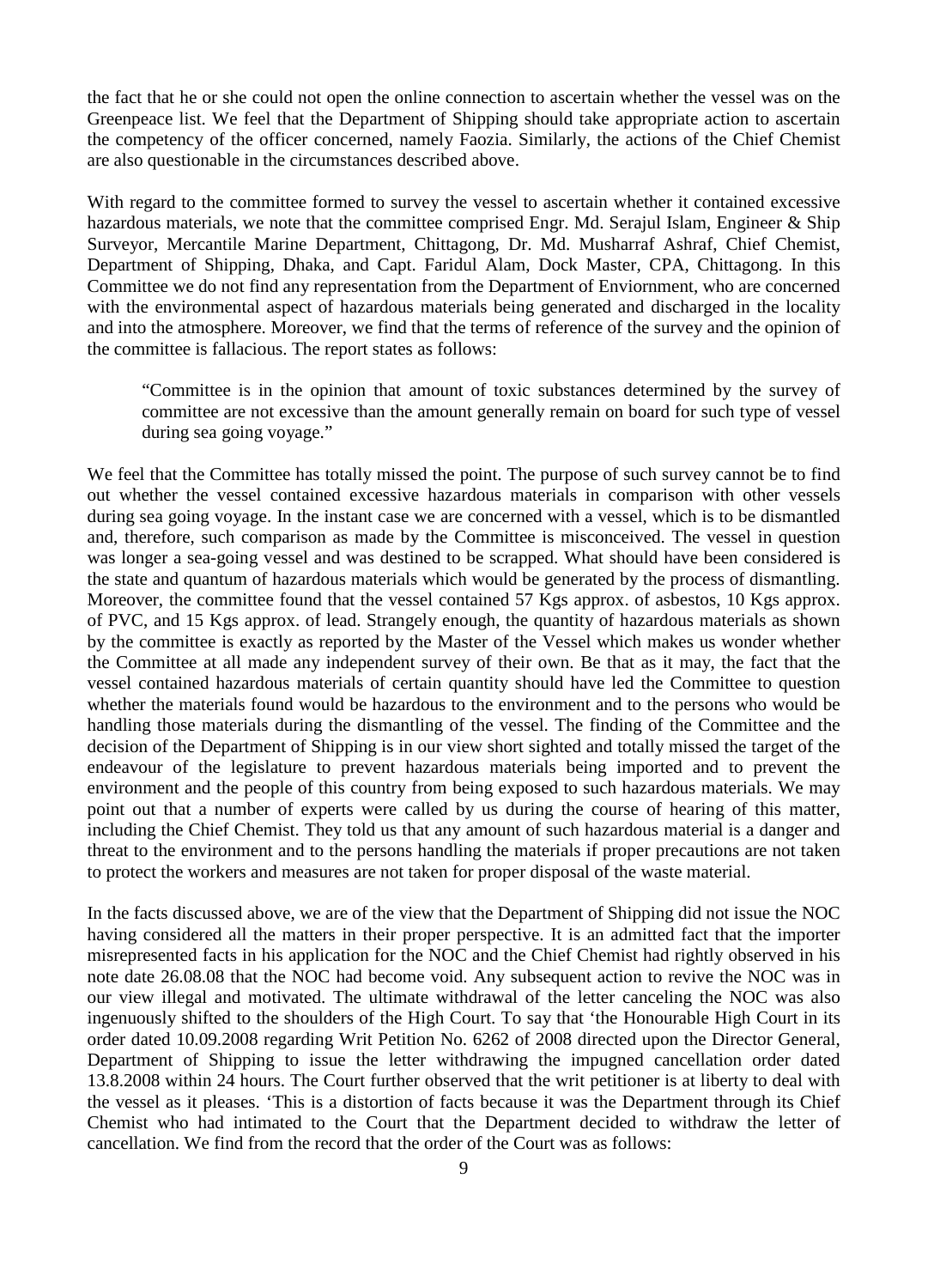"During the course of hearing of the application, the respondent No. 2, Chief Chemist, Environmental Management Section, Department of Shipping, filed an application for discharging the Rule on the ground that the same has become infructuous as the Government vide its letter dated 8.9.2008 to the Attorney General informed that decision has been taken to withdraw the impugned letter dated 13.8.2008 on the ground that the Ship does not contain any contamination or excessive hazardous waste as compared to other tankers of similar size and specifications. This view has been taken on the basis of the report of the Survey Committee of the Government. The said decision will be communicated to all concerned within 24 hours. Thus the Rule may be discharged for being infructuous.

The learned Advocate for the petitioner submits that he has no objection if the authority revoke the impugned letter.

Since the government has taken decision to withdraw the impugned letter dated 13.8.2008 which the learned Deputy Attorney General undertakes to communicate within 24 hours, we find merit in the application. As such there is nothing left for adjudication on merit of the Rule.

Accordingly, the Rule is discharged subject to withdrawal of the impugned notice within the time as prayed for.

However, the petitioner is at liberty to deal with the ship in question in accordance with law in any manner as deem fit and proper"

We have reproduced above the final portion of that judgment in order to demonstrate how the order of this Court has been distorted and misrepresented by the Department of Shipping in withdrawing the notice of cancellation of the NOC thus allowing the vessel to be dismantled, bearing in mind that the Chief Chemist had himself observed that the NOC was void for breach of condition No. 8 of the NOC.

We must also note that while perusing the records of the Department of Shipping we found Yalumba Inc had certified in a number of cases that the vessels are not listed in the Greenpeace list and do not contain hazardous materials, and yet we found in the instant case that the vessel was indeed in the Greenpeace list and did in fact contain hazardous materials, as found by the survey team. We, therefore, strongly recommend that immediate action should be taken to blacklist Yalumba Inc for future reference.

We also note that respondent No. 17 has most blatantly misrepresented facts to the Department of Shipping while attempting to re-instate the NOC after it was cancelled. Madina Enterprise misled the Department into believing that the vessel not in the Greenpeace list and went to the extent of and succeeded in convincing some officers in the Department of Shipping to believe that the New Atlantia on the list of Greenpeace was not the same as the MT Enterprise and got them to recommend reconsideration of the decision to cancel the NOC [viz. note dated 20.08.08] The officers of the Department would have found on proper scrutiny that the vessel is one and the same and was clearly in the Greenpeace list. We strongly recommend that appropriate action should be taken against all those involved in such underhand activities.

Removal of MT Enterprise from the territorial waters of the country:

This part of the Rule is obviously now infructuous, since the vessel was brought into the waters of Bangladesh, was beached and is by now almost fully dismantled.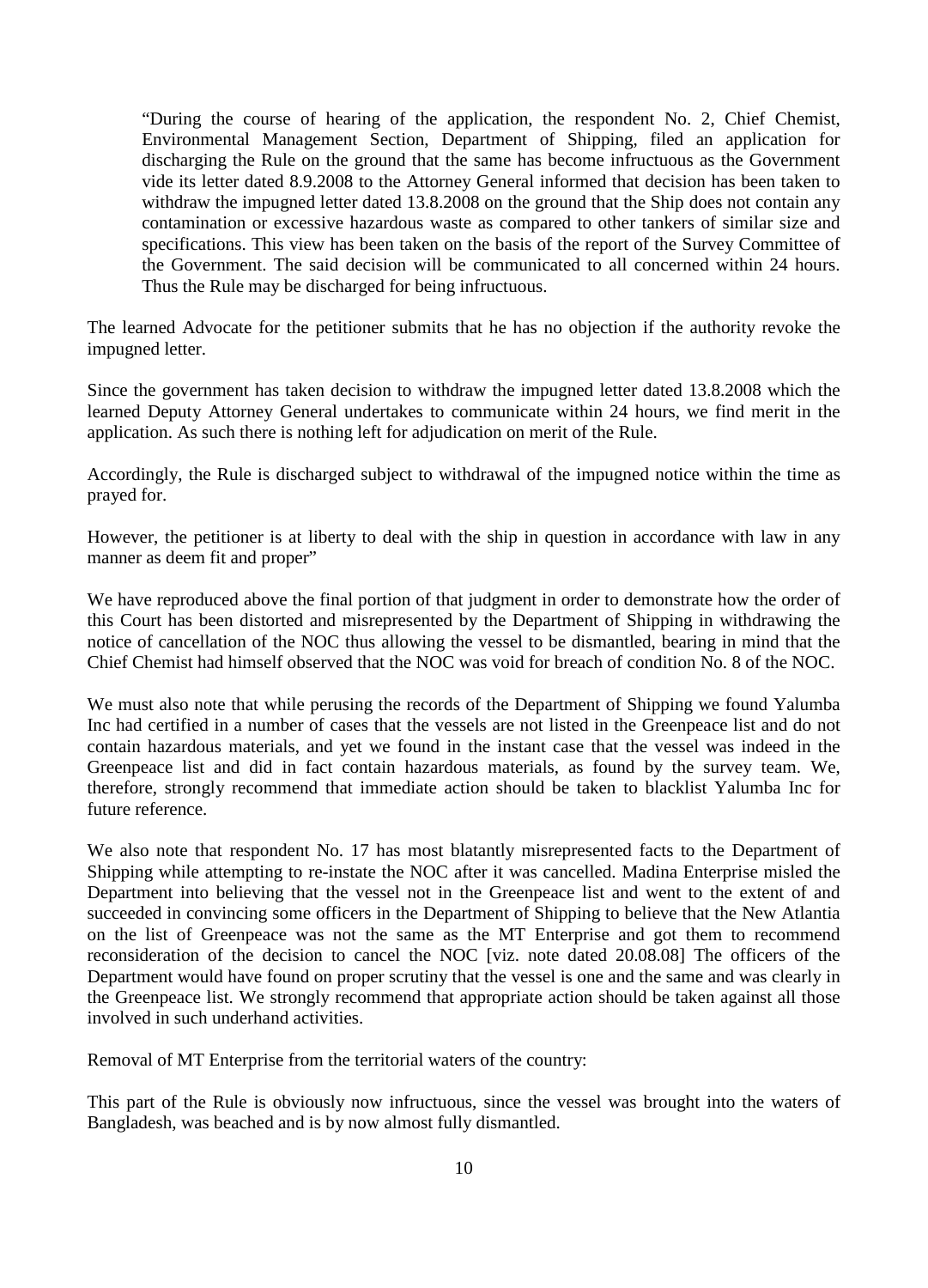Prevention of entry of any of the hazardous vessels enlisted in the Greenpeace list 'Annexure-C'.

It is now apparent that over and above the 50 vessels listed in the Greenpeace list as containing hazardous materials, there will be approximately 2200 single-hull oil tankers which will be ready for scrapping by the year 2010. It is accepted that sea-going vessels reach their end of life after 25-30 years.

Unless they can be used for some other purpose, they are sold for dismantling and the bodies as well as other fixtures and fittings are recycled. It is an undeniable fact that at the stage of disposal of the vessels, they contain many hazardous materials and some other toxic wastes are generated in the process of cutting and dismantling. Statistics show that every year around 600-700 larger sea vessels are taken out of service and brought into Asia for scrapping. The open sea and beach in the Sitkunda area of Chittagong provides the perfect location for the larger vessels which can be beached easily at high tide. Hence, while the shipbreaking yard at Alang, Gujarat, India is ranked as the largest, Sitakunda is ranked at the top for the larger vessels.

As a result of a number of disasters connected with leakage of oil and sinking of a number of singlehull oil tankers causing severe pollution to the coastline and beaches of European countries, it was decided to phase out all single-hull oil tankers by the year 2010 and, as has been found, the phased-out vessels find their way to the shipbreaking yards of Asia, in particular India, Pakistan, Bangladesh and China. We have already mentioned that the Ocean Liner S. S. Norway was previously sent away from the territorial waters of Bangladesh, NOC having been refused for the import by the Department of Shipping. That vessel was later renamed as the Blue Lady and ended up in the shipbreaking yards at Alang, Gujarat, India. After inspection and the report by the High-Powered Committee, on the direction of the Supreme Court of India, the Committee pointed out that the shipbreaking site at Alang was highly polluted and observed, for example, that during the breaking process various solid wastes some of which were hazardous and highly toxic, such as asbestos sheets, ropes and installation, were generated. The Committee underlined that gases such as ammonia, chlorofluorocarbons from the air conditioning system and inflammable gases may be present in the dismantled pipelines of oil tankers. The Committee also observed that there was considerable and environmentally unsound disposal of solid wastes all over the beach; hazardous waste is generated by the shipbreaking industries, which are not handled as per the laws and guidelines on shipbreaking in force. Finally, the report underlines that this activity was highly hazardous to the health of the workers. It also stated that approximately 5 tons of asbestos are generated from the dismantling of every vessel where men are hardly equipped to handle such toxic material.

A Greenpeace study of Alang confirmed the presence of asbestos dust in the workplace, living quarters and public areas, including the hinterland around Alang. It is stated in the report that every fourth worker in Alang, because of the lack of safeguards in handling hazardous material, is expected to contract cancer.

From a report published by the Law Environment and Development Journal (LEAD), it is observed that the Indian legislation imposes certifications which ensure that all tankers are free of gas residues before they are scrapped, while Bangladesh does not enforce such obligation. The LEAD report tends to suggest that the Blue Lady was beached at Alang breaching the order of the Supreme Court which only permitted its anchorage. Having beached, it had reached a point of no return. The LEAD report also comments that the High-Powered Committee does not give any proof that Alang possesses an acceptable destruction technology for asbestos removal and the disposal of hazardous waste compliant with international standards. It further comments that the decision of the Supreme Court in its judgment on the Blue Lady in 2007 is contradictory to its decision on ship dismantling delivered in 2003. Its restrictive approach of sustainable development in the decision in 2003 provided that in order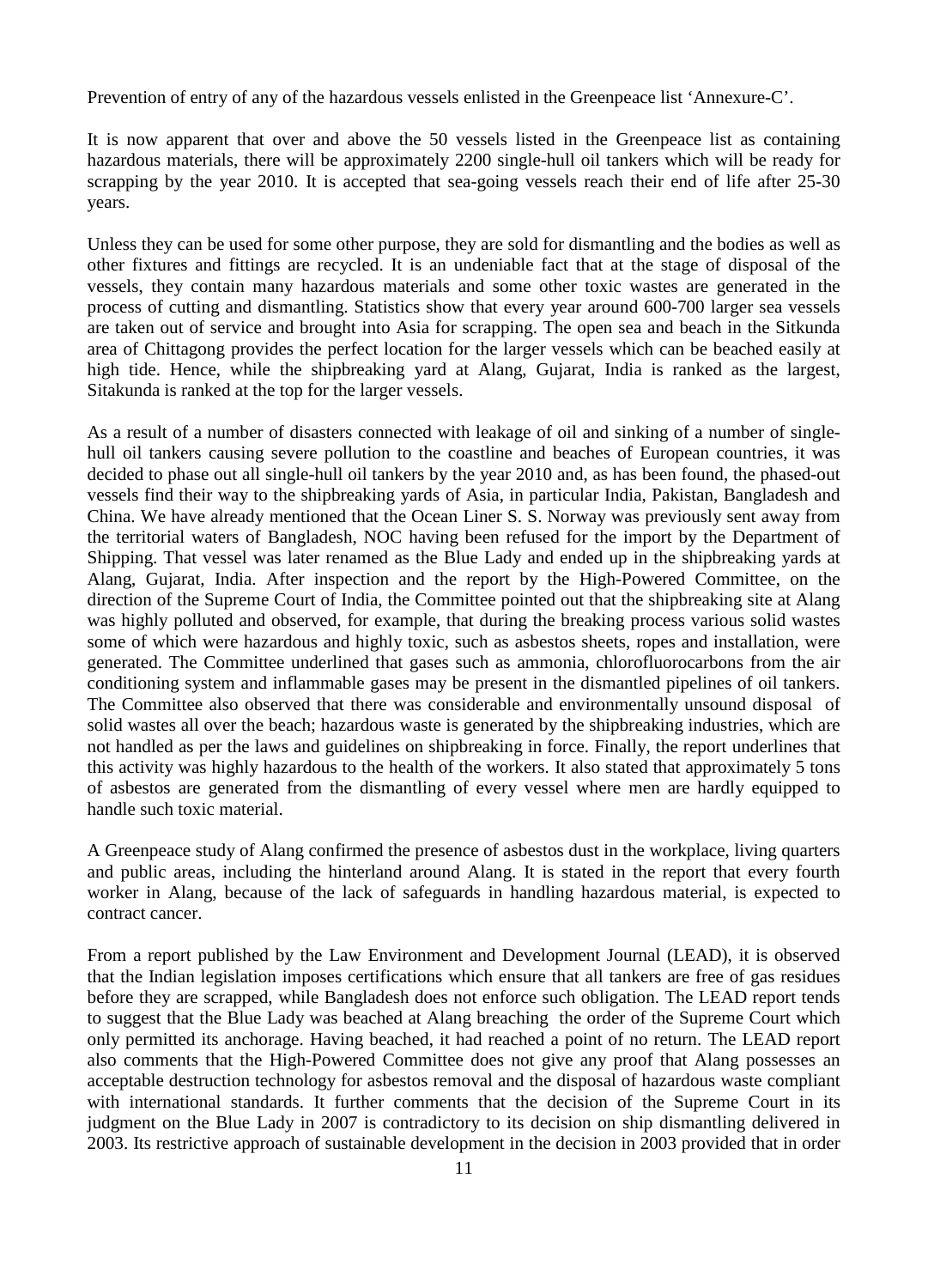to achieve sustainable development environmental protection shall constitute an integral part of the development process and cannot be considered in isolation from it; the shipbreaking operation cannot be permitted to be continued without strictly adhering to all precautionary principles; the court ordered that before a ship arrives at port, it should have proper consent from the concerned authority or the State Maritime Board, stating that it does not contain any hazardous waste or radioactive substances on board; the Court obliges that all ships "should be properly decontaminated by the ship owner prior to the breaking." However, in the later judgment with regard to the Blue Lady the Supreme Court somehow compromised by saying that the report of the committee suggested that in fact 85% of the asbestos could be recycled and that for the purpose of the sustainable development it was appropriate to allow the ship to be dismantled.

We note that in the Writ Petition No. 657 of 1995 Research Foundation for Science vs. Technology National Resource Policy, the Supreme Court of India passed an order dated 14.10.2003 wherein they noted the key objectives of the Basel Convention as follows:

to minimise the generation of hazardous wastes in terms of quantity and hazardousness;

to dispose of them as close to the source of generation as possible; to reduce the transport and movement of hazardous wastes.

The Court observed that the authorities concerned did not pay proper attention to implementing the Hazardous Waste Management and Handling Rules, 1989 and that the authorities did not appear to appreciate the gravity of the situation and proceeded to engage a High-Powered Committee to examine all matters in depth relating to hazardous waste giving 14 specific terms of reference for the High-Powered Committee.

However in Bangladesh we do not have any such provision. We do not have any Rules regulating management and handling of hazardous waste. So it appears that the observation made by LEAD that Bangladesh does not have any prohibitory regulation is well founded.

We have come across an article from the Internet under the title, "Occupational Health Hazards of Ship Scrapping Workers at Chittagong Coastal Zone, Bangladesh" which was published in the Chiang Mai University Journal, accepted on 15 April 2008. The study was conducted by M Shahadat Hossain, Sayedur R. Chowdhury, both of the Institute of Marine Sciences and Fisheries, University of Chittagong and S.M. Abdul Jabbar of the Department of Environmental Science and Resource Management, Moulana Bhasani Science and Technology University, Santosh, Tangail. We find this to be an independent survey which gives some valuable insight into the various aspects of shipbreaking with particular reference to the shipbreaking yards in the Chittagong area. We may advert to certain particular and specific findings relevant to the matter before us:-

- (i) It is noted in the report that 600 end-of-life ships are broken annually with none having ever been cleaned by the owner prior to export, and only a very few cleaned before scrapping.
- (ii) Although the steel is recycled, asbestos, lead, waste oil, TBT, etc. enter into the environment and into the bodies of the workers. A new EU report on the phasing out and the scrapping of single hull oil tankers concluded that 2200 oil tankers would have to be scrapped after the end of their commercial life by the year 2010.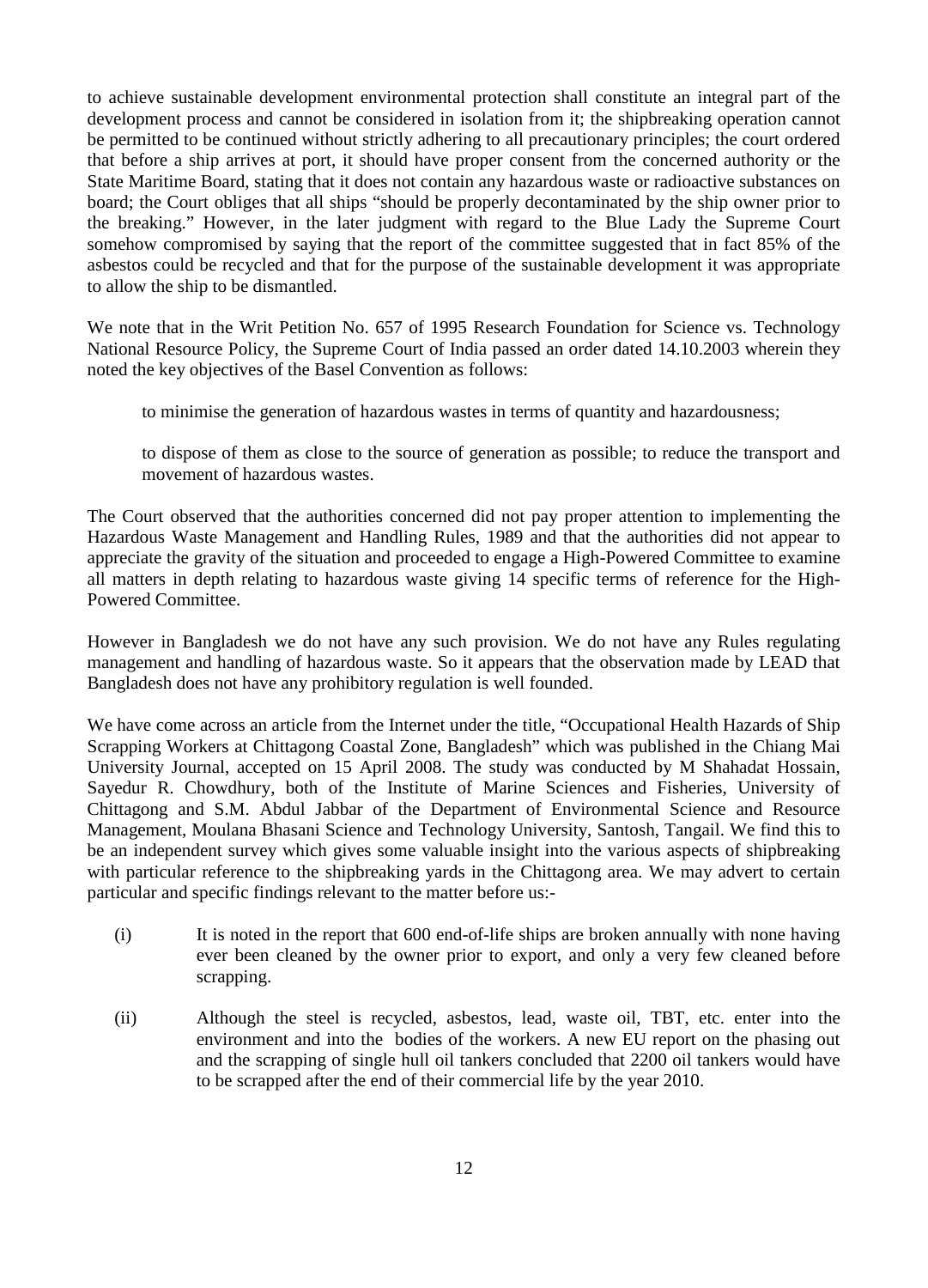- (iii) Workers of Bangladesh break up European vessels with no protection from explosions, asbestos or a cocktail of toxic chemicals contained in the ship. Over the last 20 years more than 400 workers have been killed and about 6000 were seriously injured.
- (iv) Workers cut down steel plates continuously without uniforms, protective gloves, boots and goggles.
- (v) Workers, local community, beach, coastal water, biodiversity, ground water and air are at risk during the process.
- (vi) [The study area] is the second largest facility in the world with respect to the numbers of vessels being scrapped but the largest facility for large, scrapping some 52% of all vessels above 200 DWT due to higher tidal range, suitable industrial zone for beaching large vessels, cheap labour and slack environmental regulations.
- (vii) Although the availability of safety gear observed during field investigation included gloves, boots, goggles and helmets, often workers ended up stripping entire ships with bare hands, sledgehammers and gas torches.
- (viii) Though they use goggles, these are not enough for heavy duty work like ship scrapping activities and thus they face the problem of eye redness, tearing, burning sensation, blurring of vision and conjunctivitis. Asbestos, smoke, dust, isocyanine gas, volatile chemicals may cause respiratory problems. Asbestos dust causes formation of scar-like tissues resulting in permanent breathing difficulties called asbestosis. Other respiratory problems as identified among the workers are asthma, pneumonia, chest pain, cough and sputum. Abdominal, urinary, muscle and skin problems as well as nutritional deficiency are also identified among the workers, which are mainly caused due to toxic metal, oil and chemical contamination as well as excessive workload, long working hours, monotonous work, irregular eating, insufficient diet, unsafe drinking water, inadequate sanitation, and the like.
- (ix) Although many of the hazardous materials such as asbestos, PCBs, TBT, toxic metals, etc are banned today, a ship built 20-30 years ago still contained these materials. It also carries hazardous and flammable chemicals used for painting, repairing and maintenance. Burning of plastic/PVC coated electrical and other control system cables is a common practice in the ship scrapping zone that emits hazardous gases.

That the process of shipbreaking creates various health – threatening hazardous materials is beyond doubt. Apart from the hazardous materials, namely asbestos, lead, Polyvinyl Chloride (PVC), found present on the vessel, there would be other hazardous, highly toxic gases generated by the cutting of the metal and the painted steel structure with oxyacetylene torches. It is beyond doubt that the workers present on the site will be exposed to chemicals such as Polychlorinated Biphenyls (PCB), Polyvinyl Chloride (PVC)Polycyclic aromatic hydrocarbons (PAH), tin-organic compounds, Tributyltin (TBT), oil, asbestos dust and other fumes and gases containing dioxins, isocyanine gas, sulphur etc. As has been found by the various reports considered by us, the workforce usually live in inadequate facilities and are exposed to the dangerous wastes and gases, which contain carcinogen and eventually lead to development of cancer. We are also mindful of the physical dangers to which the workers are exposed due to falling of heavy metal causing breakage of limbs and also sometimes death. Also there have been reported many cases of death due to explosion. One should not also underestimate the damage that may be caused by excessive noise pollution where workers are engaged in cutting and breaking the metal body of the vessels.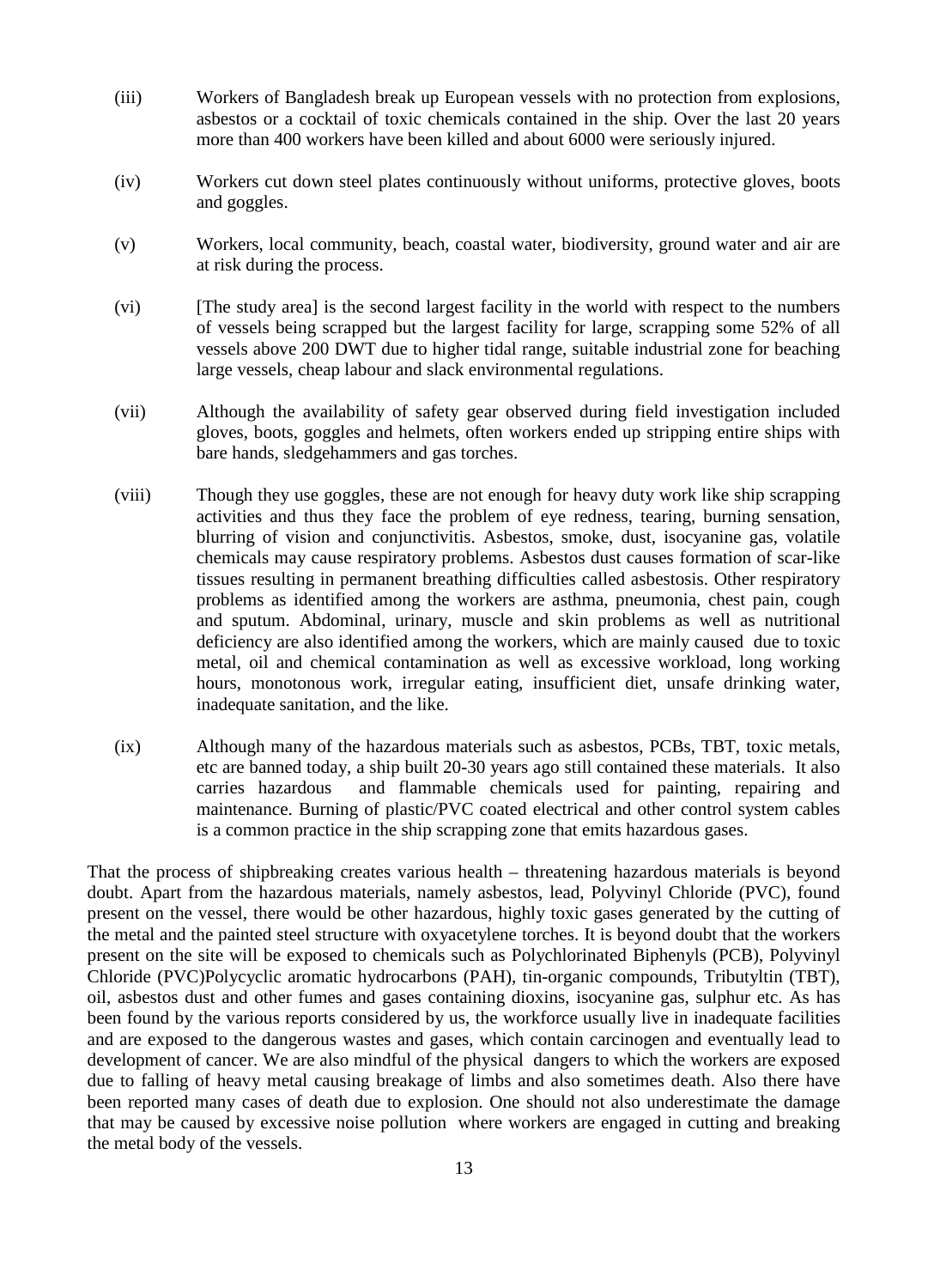Information found in a Factsheet issued in 2001 by the U.S. Department of Labor, Occupational Safety and Health Administration may profitably be reproduced here:

What are some of the hazards associated with shipbreaking?

Shipbreaking operations expose workers to a wide range of hazards or workplace activities or conditions likely to cause injury or illness. These include the following:

#### Hazardous Exposures

\* Asbestos-in hanger liners, mastic under insulation, cloth over insulation, cable, lagging and insulation on pipes and hull, adhesive, gaskets on piping connections, and valve packing.

\* Polychlorinated biphenyls (PCBs)-in rubber products such as hoses, plastic foam insulation, cables, silver paint, habitability paint, felt under septum plates, plates on top of the hull bottom, and primary paint on hull steel.

\*Lead-from lead and chromate paint, lead ballast, batteries, generators, and motor components.

\* Hazardous material and chemicals-including heavy metals in ship transducers, ballast, and paint coatings; mercury in fluorescent light tubes, thermometers, electrical switches, light fittings, fire detectors, and tank-level indicators; and chlorofluorocarbons (CFCs) in self-contained refrigeration devices such as water coolers and small freezer units.

\* Excess noise-associated with grinding, hammering, metal cutting, and other activities.

\* Fire-from ignited insulation, matting, lagging, and residual fuel; and from lubricants and other flammable liquids.

The above noted materials are found in all vessels. They are necessary components and were used in all vessels built about 25 to 30 years ago and most of those materials, apart from asbestos, use of which has been totally banned, are still used in modern vessels, but they do not pose any threat while the vessel is in active service. However, they become hazardous and potentially lethal when the vessel is dismantled.

Apart from the exposure of the workforce, the environment itself is exposed to the hazardous materials which fall on the soil surface where the work takes place and permeate through to the water table and the sea. From all reports, there are no facilities for disposal of the hazardous waste generated by the shipbreaking process. As a result some problems have been identified including, impure drinking water for the workers extracted from the tube-wells which are sunk in the shipbreaking yards which are contaminated due to the permeation of the hazardous materials into the subsoil. We have also been shown photographs of shipbreaking sites which clearly show that the oil sludge and other pollutants are left in the open which will in due course pollute the water, the beach and the sea, thus detrimentally affecting the fishing community living in the hinterland of the coastal zone as well as the ecosystem and biodiversity of the region.

The report of respondent No. 5 shows that there are 36 shipbreaking yards in operation of the Chittagong area none of which have obtained any clearance certificate from the Department of Environment, as required by law. It is, therefore, clear that there is no way of ascertaining whether the facilities in the shipbreaking yards are at all adequate, firstly for the workers carrying out the dismantling process and secondly for the environment and those living in the immediate vicinity and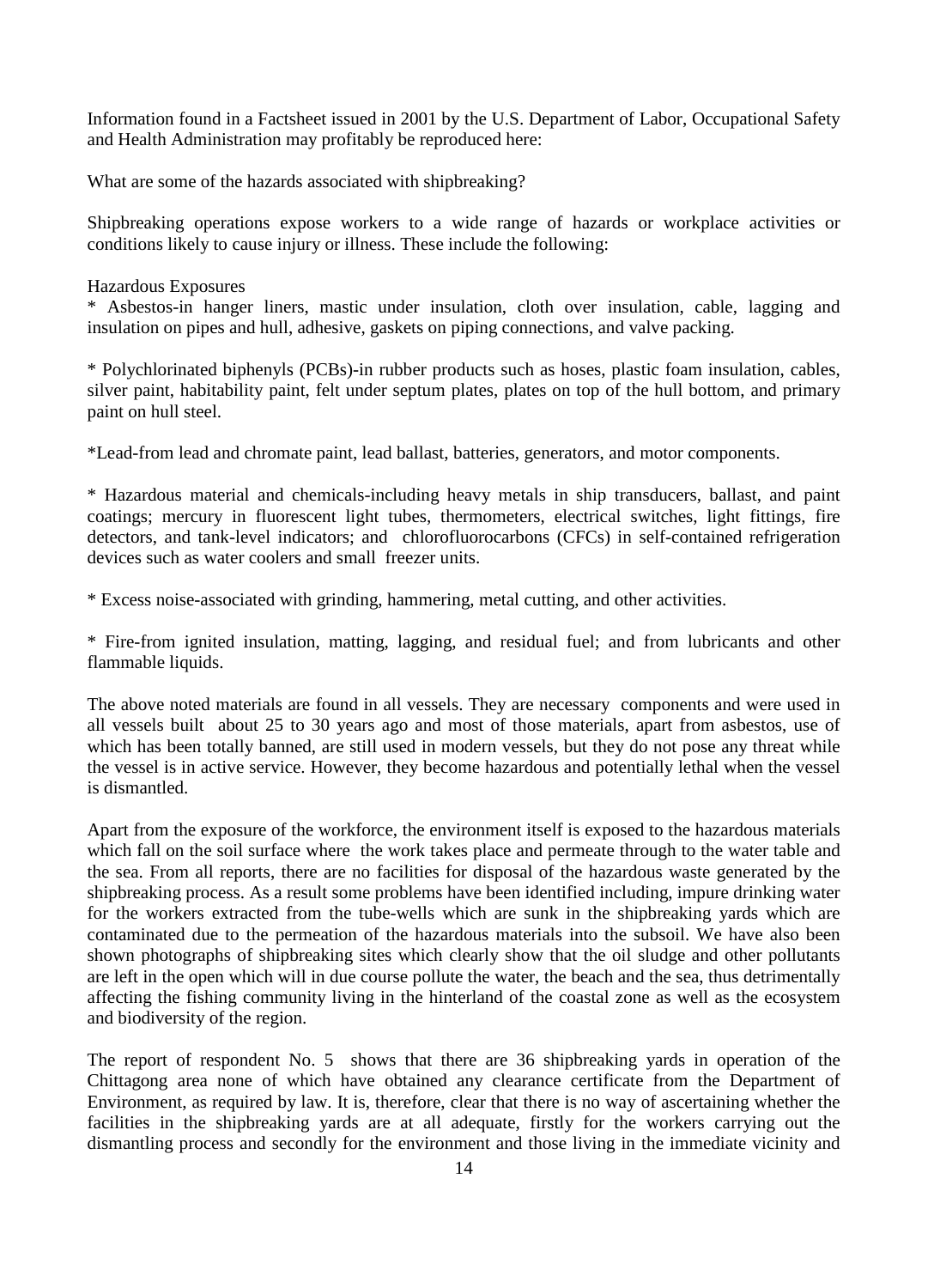surrounding region. There can be no doubt that the vessels being imported for scrapping do contain hazardous materials as evidenced by the Greenpeace report Annexure-O, which is unwittingly supported to a certain extent by the report of the Survey Committee set up by the Department of Shipping. Moreover, we have noted earlier that the importation of hazardous waste is prohibited under the আমদানী নীতি আদেশ, ২০০৬-২০০৯. We are inclined to follow the Basel Convention and to hold that vessels destined for scrapping or recycling are hazardous waste and may be imported only after due decontamination before it is sold to the Bangladeshi importer.

"In view of the above, the import of any further vessel, being hazardous waste or containing hazardous materials, which has not been decontaminated at source, must be prohibited for the purpose of import into Bangladesh until and unless it can be shown to the satisfaction of the authority concerned namely, the Ministry of Environment and Forest, the Ministry of Labour and the Ministry of Shipping and their respective departments that the vessel concerned has been decontaminated and that the dismantling of the vessel will be conducted under strict conditions following the laws of the land keeping in view the need to have satisfactory provisions for safety of the workers, safety and integrity of the environment and adequate provisions for disposal of the waste generated by dismantling process. For this purpose there is an immediate need for the Department of Environment to formulate Rules and regulations in order to ensure first of all that the hazardous materials could not be imported and secondly that the hazardous materials emitted as a result of the shipbreaking process will be contained within the acceptable limit as provided in the Rules to be formulated. Suffice is to say at this stage that the Ministry of Shipping will not allow further import of vessels unless all due certification with regard to their hazardous contents is made available prior to the NOC being granted and the importer is able to show that he has the necessary clearance certificate from the Department of environment for shipbreaking".

We also note with some dismay that the Ministries concerned do not appear to be cooperating with each other inasmuch as the Ministry of Shipping appears to be concerned only with import of vessels, but not with the harmful effects that any vessel is liable to cause as a result of dismantling on the beaches of Bangladesh. We also note that the Department of Environment was previously in some way instrumental in the refusal of NOC in respect Of S.S.Norway and MT Alfaship. By timely intervention they had intimated to the Department of Shipping that those vessels contained hazardous materials and were in the Greenpeace list. However, in the case of the MT Enterprise, it appears that the Department of Environment was slow to inform the Ministry of Shipping and the Department of Shipping.

#### Framing of Rules and regulations:

As we have observed earlier, the government must take initiative to frame Rules and regulations in order to ensure that hazardous vessels are not imported into the country and, when the vessels are imported after due compliance of Rules and regulations, having been decontaminated at source or outside the territory of Bangladesh, that their dismantling will take place in a safe manner such that no workers are exposed to hazards and the environment is not exposed to pollution and hazardous materials. We have no hesitation in directing the Ministry of Environment to immediately take steps to formulate Rules and regulations as directed earlier in Writ Petition No. 3916 of 2006 by judgment and order dated 06.07.2006.The Ministry of Environment in hereby directed to comply within 3(three) months from receiving a copy of this judgment.

#### Clearance certificate from Ministry of Environment:

On 30.11.2008 this Court issued a Rule upon the Ministry of Environment, respondent No. 5. The terms of the Rule have been stated earlier. Respondent no. 5, Ministry of Environment, submitted a report supplying information gathered by respondent No. 6, stating that there were 36 shipbreaking yards operating within the Chittagong region, and one of then had applied for nor obtained any clearance certificate from the Department of Environment as required by law. We are astounded to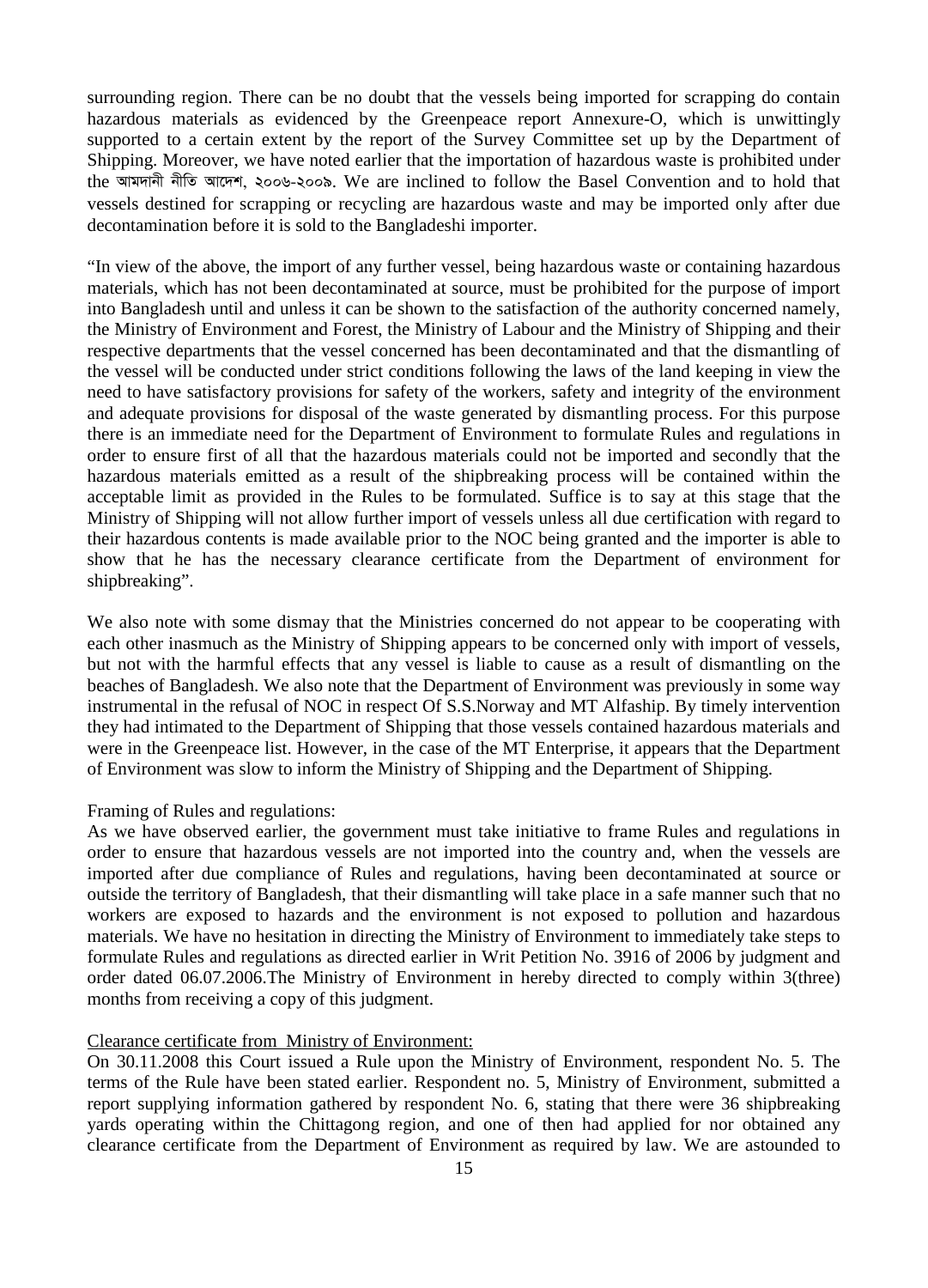note that shipbreaking has been continuing in this country since the mid-1970s and the বাংলাদেশ পরিবেশ *msi¶Y AvBb, 1995(AvBb 1995)* has been in existence since 1995 with Rules formulated there under in 1997 and hundreds of ships have been dismantled in the meantime and yet none has applied for any clearance certificate from the Ministry or the Department of Environment. It is a staggering revelation that the whole operation is continuing under the very nose of the Department of Environment without the Department taking any action whatsoever to prevent the breach of law committed by those running the shipbreaking business, giving rise to grave risks to the citizens of the country as well as irreparable damage to its environment. Section 12 of the আইন, ১৯৯৫ provides as follows:

**১**২। পরিবেশগত ছাড়পত্র মহাপরিচালকের নিকট হইতে, বিধিদ্বারা নির্ধারিত পদ্ধতিতে, পরিবেশগত ছাড়পত্র ব্যতিরেকে কোন এলাকায় কোন *শিল্প প্ৰতিষ্ঠান স্থাপন বা প্ৰকল্প গ্ৰহণ করা যাইবে না;* 

তবে শর্ত থাকে যে, সরকার কর্তৃক সময় সময় এতদুদ্দেশ্যে নির্ধারিত শ্রেণীর শিল্প প্রতিষ্ঠান বা প্রকল্পের ক্ষেত্রে এইধারার কোন কিছুই প্রযোজ্য হইবে না।

We find the definition of 'শিল্প প্ৰতিষ্ঠান্থ in section 2(61) of the বাংলাদেশ শ্ৰম আইন, ২০০৬, which provides as follows:

২(৬১), শিল্প প্ৰতিষ্ঠান অৰ্থ কোন কৰ্মশালা, উৎপাদন প্ৰক্ৰিয়া অথবা অন্য কোন প্ৰতিষ্ঠান যেখানে কোন বস্তু প্ৰস্তুত করা হয়, অভিযোজিত হয়, প্রক্রিয়াজাত করা হয় অথবা উৎপন্ন হয়, অথবা যেখানে ব্যবহার, পরিবহন, বিক্রয়, চালান অথবা হস্ত্ত্বস্তু করার লক্ষ্যে কোন বম্ভ বা পদার্থের তৈরী, পরিবর্তন, মেরামত, অলংকরণ, সম্পূর্ণ বা নিখুঁতকরণ অথবা গাঁট বা মোড়কবন্দীকরণ অথবা অন্য কোনভাবে নির্মাণ প্রক্রয়ায় সারোপ করার কোন কাজ পরিচালিত হয়, অথবা এমন অন্য কোন প্রতিষ্ঠান যাহা সরকার, সরকারী গেজেটে প্রজ্ঞাপন দ্বারা, এই আইনের *D‡Ï‡k¨, wkí cÖwZôvb ewjqv †NvlYv K‡i Ges wbgœ wjwLZ cÖwZôvb¸wjI Bnvi Aš—f©y³ nB‡e, h\_vt-* (emphasis added)

*(*ঝ) কোন বাড়ী-ঘর, রাস্ডু, সুড়ঙ্গ, নর্দমা, নালা বা সেতু, জাহাজ নির্মাণ, *জাহাজ ভাঙ্গা,* পুনঃ নির্মাণ, মেরামত, পরিবর্তন বা ভাঙ্গিয়া ফেলার *A\_ev Rvnv‡R gvj DVv‡bv bvgv‡bv ev jBqv hvIqv msµvš— KvR ev e¨e¯'v Kivi Rb¨ ¯'vwcZ †Kvb wVKv`vi ev Dc-wVKv`v‡ii*  প্ৰতিষ্ঠান।

Thus, clearly shipbreaking is an industry. We cannot, therefore accept the contention that shipbreaking has not been defined as an industry.

Section 15(1) of the Ain provides under serial No.8 that in case of breach of section 12 there will be punishment by way of rigorous imprisonment up to 3(three) years of fine of TK.3,00,000/- or both. But before such sanction can be imposed under the power vested in him the Director General will take action in accordance with the powers given to him under section of the **মাইন, ১৯৯৫** which provides as follows:

*4| gnvcwiPvj‡Ki ¶gZv I Kvh©vejx|- (1) GB AvB‡bi weavb mv‡c‡¶, cwi‡ek msi¶Y, cwi‡ekMZ gvb Dbœqb Ges Ges*  পরিবেশ দূষণ নিয়ন্ত্রণ ও প্রশমনের উদ্দেশ্যে মহা-পরিচালক তৎকর্তৃক সমীচীন ও প্রয়োজনীয় বলিয়া বিবেচিত সকল কার্যক্রম গ্রহণ করিতে পারিবেন এবং এই আইনের অধীন তাহার দায়িত সম্পাদনের উদ্দেশ্যে যে কোন ব্যক্তিকে প্রয়োজনীয় লিখিত নির্দেশ দিতে পারিবেন।

(২) বিশেষ করিয়া এবং উপরিউক্ত ক্ষমতার সামগ্রিকতাকে ক্ষুন্ন না করিয়া অনুরূপ কার্যক্রমে নিয়ুবর্ণিত সকল বা যে কোন কার্য অ*ম্*ডভুক্ত হইবে, যথা: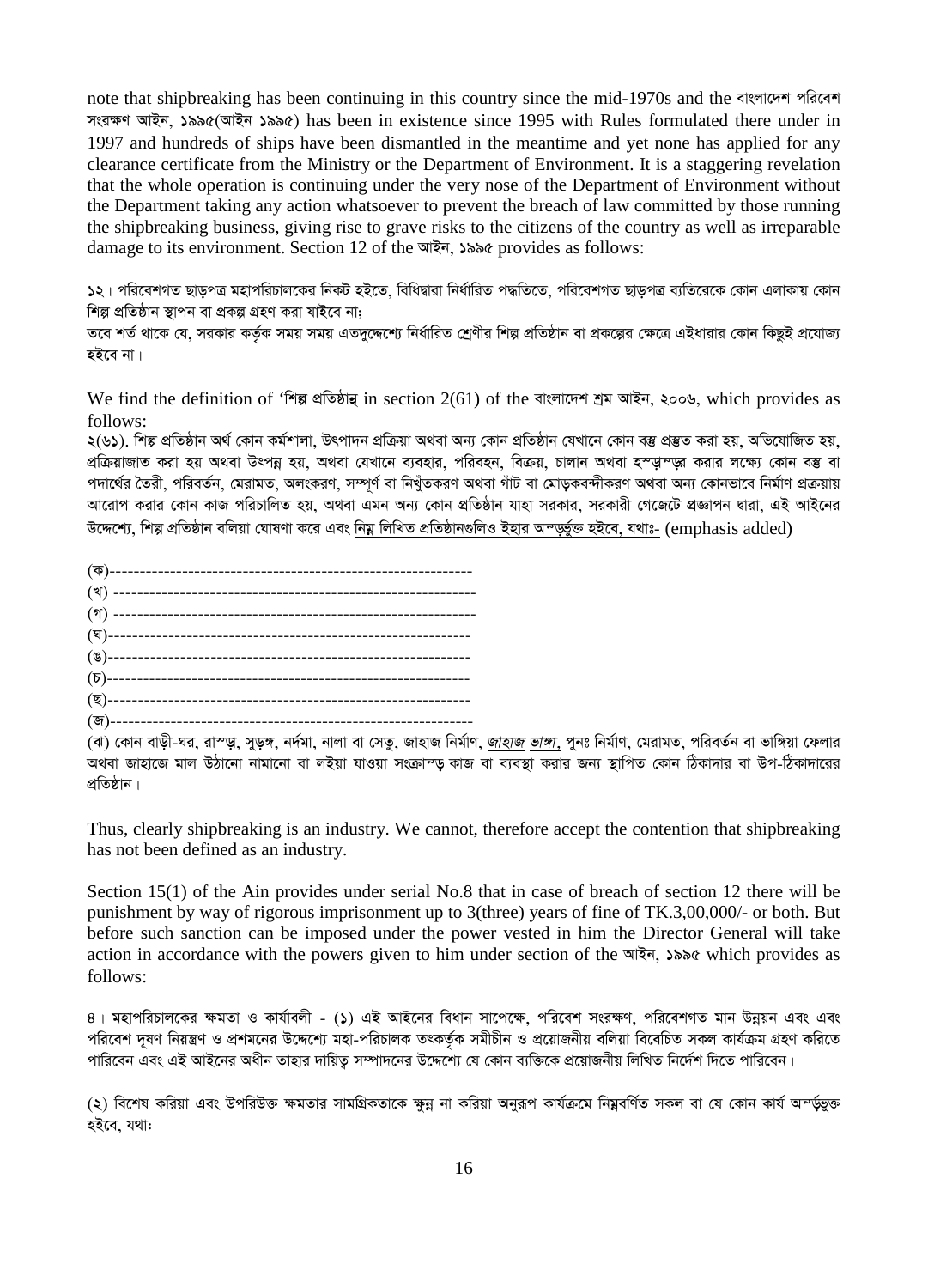(ক) এই আইনের উদ্দেশ্যের সহিত সম্পর্কযুক্ত কোন কর্তৃপক্ষ বা সংস্থার কার্যাবলীর সহিত সমন্বয় সাধন;

(খ) পরিবেশ অবক্ষয় ও দূষণের কারণ হইতে পারে এইরূপ সম্ভাব্য দূর্ঘটনা প্রতিরোধ, নিরাপদ ব্যবস্থা গ্রহণ এবং অনুরূপ দূর্ঘটনার *প্র*তিকারমূলক কার্যক্রম নির্ধারণ ও তৎসম্পর্কে নির্দেশ প্রদান;

(গ) বিপদজনক পদার্থ বা উহার উপাদানের পরিবেশ সম্মত ব্যবহার, সংরক্ষণ, পরিবহন, আমদানী ও রপ্তানী সংক্রাম্ড় বিষয়ে সংশিণ্<del>ট</del>্ট *বা*ক্তিকে পৱামৰ্শ বা ক্ষেত্ৰেমত নিৰ্দেশ প্ৰদান:

*(*ঘ) পরিবেশ সংরক্ষণ, উন্নয়ন ও দূষণ সংক্রাম্ড় তথ্যাদি অনুসন্ধান ও গবেষণা এবং অন্য যে কোন কর্তৃপক্ষ বা সংস্থাকে অনুরূপ কাজে সহযোগিতা প্ৰদান;

*(*ঙ) পরিবেশ উন্নয়ন ও দূষণ নিয়ন্ত্রণ এবং প্রশমনের উদ্দেশ্যে যে কোন স্থান, প্রাংগন, পণ্ডান্ট, যন্ত্রপাতি, উৎপাদন বা অন্যবিধ প্রক্রিয়া বা পদার্থ পরীক্ষাকরণ এবং পরিবেশ দূষণ প্রতিরোধ, নিয়ন্ত্রণ এবং উপশমের জন্য উপযুক্ত কর্তৃপক্ষ বা ব্যক্তিকে আদেশ বা নির্দেশ প্রদান; (চ) পরিবেশ দূষণ সম্পর্কিত তথ্য সংগ্রহ, প্রকাশ ও প্রচার;

*(*ছ) যে সকল উৎপাদন প্ৰক্ৰিয়া, দ্ৰব্য এবং বস্তু পরিবেশ দূষণ ঘটাইতে পারে সেই সকল উৎপাদন প্ৰক্ৰিয়া, দ্ৰব্য এবং বস্তু পরিহার করিবার *জন্য সরকারকে পরামর্শ প্রদান*;

*(*জ) পানীয় জলের মান পর্যবেক্ষণ কর্মসূচি পরিচালনা ও রিপোর্ট প্রণয়ন এবং সংশিণ্যষ্ট সকল ব্যক্তিকে পানীয় জলের মান অনুসরণে পরামর্শ বা, ক্ষেত্ৰমত নিৰ্দেশ প্ৰদান।

(৩) এই ধারার অধীন প্রদত্ত নির্দেশে কোন শিল্প কারখানা, উদ্যোগ বা প্রক্রিয়া বন্ধ, নিষিদ্ধ বা নিয়ন্ত্রণ সম্পর্কিত বিষয়ও থাকিতে পারিবে এবং নিৰ্দেশপ্ৰাপ্ত ব্যক্তি অনুরূপ নিৰ্দেশ পালন করিতে বাধ্য থাকিবেন;

তবে শৰ্ত থাকে যে,-

*(*ক) কোন শিল্প কারখানা, উদ্যোগ বা প্রক্রিয়া বন্ধ বা নিষিদ্ধ করিবার পূর্বে মহা-পরিচালক সংশিণ্যষ্ট শিল্প কারখানা, উদ্যোগ বা প্রক্রিয়ার মালিক বা দখলদারকে উহার কার্যক্রম পরিবেশসম্মত করিবার জন্য যুক্তিসঙ্গত সুযোগ দেওয়ার উদ্দেশ্যে লিখিত নোটিশ প্রেরণ করিবেন; এবং

*(*খ) মহা-পরিচালক যথাযথ মনে করিলে উক্ত নোটিশে ইহাও উলেণ্চখ করিতে পারিবেন যে, নোটিশ অনুযায়ী সংশিণ্টষ কার্যক্রম পরিবেশসম্মত না করা হইলে ধারা ৪ক এর উপ-ধারা(২) এর অধীন ব্যবস্থা গ্রহণ করা হইবে;

*Av‡iv kZ© \_v‡K †h, †Kvb †¶‡Î cwi‡ek `~l‡Yi Kvi‡Y RbRxeb wech©¯— nBevi AvksKv †`Lv w`‡j gnvcwiPvjK, Ri"ix বিবে*চনায়, তাৎক্ষনিকভাবে প্রয়োজনীয় নির্দেশ দিতে পরিবেন।

(৪) মহাপরিচালক কর্তৃক এ ধারার অধীন জারীকৃত নির্দেশ সংশিণ্যষ্ট কার্য সম্পাদন করা সময় সীমা-নির্দিষ্ট করিয়া দেওয়া যাইতে পারে।

8ক। আইন প্রয়োগকারী সংস্থা ও অন্যান্য কর্তৃপক্ষের সহায়তা গ্রহণ।-(১) এই আইনের অধীন কোন ক্ষমতা প্রয়োগ বা কার্য সম্পাদনের উদ্দেশ্যে মহা-পরিচালক বা তাহার নিকট হইতে ক্ষমতাপ্রাপ্ত ব্যক্তি আইন প্রয়োগকারী সংস্থা বা অন্য কোন সরকারী বা সংবিধিবদ্ধ কর্তৃপক্ষকে প্রয়োজনীয় সহায়তা করার জন্য অনুরোধ কারিতে পারিবেন এবং এইরূপ অনুরোধ করা হইলে উক্ত সংস্থা বা কর্তৃপক্ষ উক্ত সহায়তা প্রদান কৱিবে <sub>|</sub>

(২) ধারা ৪(৩) এর অধীনে মহা-পরিচালক কর্তৃক কোন শিল্প কারখানা, উদ্যোগ বা প্রক্রিয়া বদ্ধ, নিষিদ্ধ বা নিয়ন্ত্রণের নির্দেশ প্রদান সত্ত্বেও উহার মালিক বা দখলদার উক্ত নির্দেশ পালন না করিলে, মহা-পরিচালক উক্ত শিল্প কারখানা, উদ্যোগ বা প্রক্রিয়ার জন্য সরবরাহকৃত বিদ্যুৎ, গ্যাস, টেলিফোন বা পানির সংযোগ বা এইরূপ সকল সংযোগ বিচ্ছিন্ন বা অন্য কোন সেবা বদ্ধ করিবার জন্য সংশিণ্যষ্ট সংযোগদাতা বা সেবা সরবরাহকারী ব্যক্তি বা প্রতিষ্ঠানকে নির্দেশ প্রদান করিতে পারিবেন।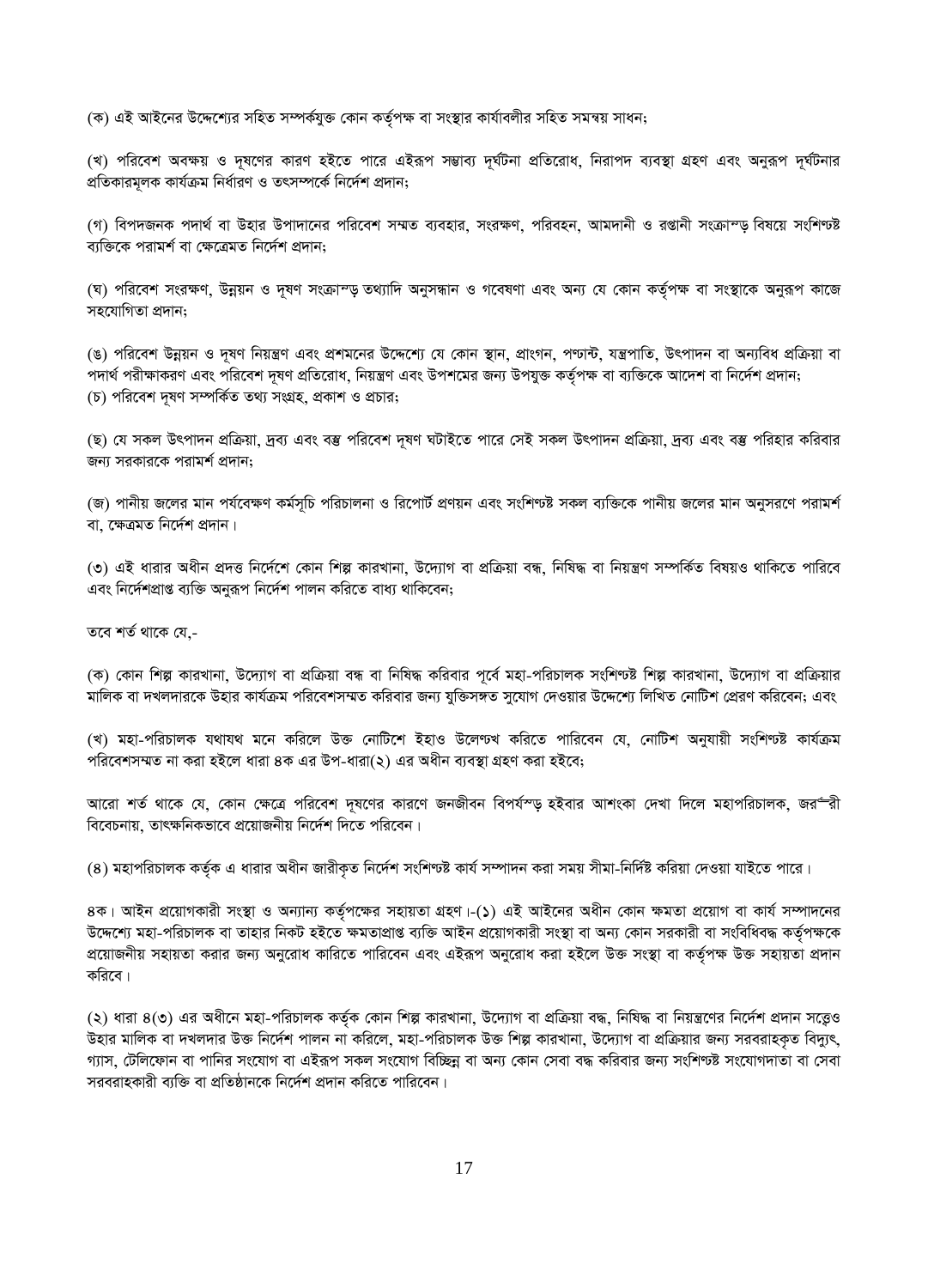*(*৩) উপধারা (২) এর অধীন কোন নির্দেশ প্রদত্ত হইলে, উক্ত সংযোগ বা সেবা প্রদান সংক্রাম্ড চক্তিতে বা অন্য কোন দলিলে ভিন্নরূপ যাহা কিছুই থাকুক না কেন. উক্ত নির্দেশ অনুসারে উহাতে উলিণ্টখিত ব্যক্তি বা প্রতিষ্ঠান প্রয়োজনীয় ব্যবস্থা গ্রহণ করিবে।

Section 4(ka) provides that he may obtain assistance from the law enforcing agencies and other authorities in aid of his function. He also has other powers given to him under section 7 which provides as follows:

*7| cÖwZ‡ek e¨e¯'vi ¶wZi e¨vcv‡i e¨e¯'v MÖnY-(1) gnvcwiPvj‡Ki wbKU hw` cÖZxqgvb nq †h, †Kvb e¨w³i KvR Kiv ev bv Kiv*  প্রত্যক্ষ অথবা পরোক্ষভাবে প্রতিবেশ ব্যবস্থা বা কোন ব্যক্তি বা গোষ্ঠির ক্ষতি সাধন করিতেছে বা করিয়াছে. তাহা হইলে তিনি উক্ত ক্ষতির পরিমাণ নির্ধারণপর্বক উহা পরিশোধ এবং যথাযথ ক্ষেত্রে সংশোধনমূলক ব্যবস্থা গ্রহণ বা উভয় প্রকার ব্যবস্থা গ্রহণের জন্য নির্দেশ দিতে <u>পারিবেন এবং উক্ত ব্যক্তি এইরূপ নির্দেশ পালনে বাধ্য থাকিবেন।</u>

(২) উপ-ধারা (**১**) এর অধীন প্রদত্ত নির্দেশ অনুসারে নির্দেশ প্রাপ্ত ব্যক্তি ক্ষতিপূরণ প্রদান না করিলে মহাপরিচালক যথাযথ এখতিয়ার সম্পন্ন আদালতে ক্ষতিপুরনের মামলা বা উক্ত নির্দেশ পালনে ব্যর্থতার জন্য ফৌজদারী মামলা বা উভয় প্রকার মামলা দায়ের করিতে পারিবেন।

(৩)উপ-ধারা (১) এর অধীনে ক্ষতিপূরণ নির্ধারণের বা সংশোধনমূলক ব্যবস্থা গ্রহণের উদ্দেশ্যে যথাযথ ক্ষেত্রে যে কোন বিশেষজ্ঞ এবং অন্যান্য ব্যক্তিকে মহাপরিচালক দায়িত্<mark>যু</mark> পালন করিতে পারিবেন।

(৪) সরকার এই ধারার অধীনে যে কোন ব্যবস্থা গ্রহণ এবং তৎসম্পর্কে প্রতিবেদন দাখিলের জন্য মহাপরিচালককে নির্দেশ দিতে পারিবেন।

But it appears that the Department of Environment has not followed the provisions of the law in the case of any of the 36 shipbreaking yards operating within the Chittagong region.

At this juncture we may refer to a decision in the case of Dr. Mohiuddin Farooque, cited above, where the Director General, Directorate of Environment was directed to ensure that the industrial units and the factories which come within the classification 'Red' as stated in rule 7 of the Rules, must adopt adequate and sufficient measures to control pollution within one year from the date of receipt of that judgment, delivered on 15.7.2001. Similar direction was given in respect of Orange-ka and Orange-kha categories of industrial units and factories. Evidently that direction of this court fell on deaf ears, since apparently no action has been taken to prevent pollution generated by shipbreaking, which is an industrial establishment, as defined in the Labour Act, 2006.

It is and admitted fact that the respondent No.17 did not obtain any clearance from the Department of Environment and also stated that none of the other shipbreaking yards have any clearance certificate for shipbreaking purposes. In the affidavit-in- opposition by respondent No.6 it is stated that the shipbreaking process has been classified now in the 'Red' category, which denotes that it is now considered to be a more serious and hazardous process and yet the Department has taken no steps to ensure that such shipbreaking process does not take place without obtaining a clearance certificate from the Department of Environment. It is, therefore, clear to us that all the shipbreaking yards within Bangladesh are operating without any clearance certificate and are, therefore, operating illegally.

In the above circumstances, we have no alternative but to direct that the Department of Environment take immediate steps to ensure closure of all the shipbreaking yards, which are operating without prior clearance from the Department of Environment. If and when the shipbreaking yards apply for the clearance certificate, then the Department of Environment shall deal with the application expeditiously and supply the clearance certificate only upon satisfaction that all the facilities required for proper dismantling of the vessel have been provided, taking into consideration safety measures for the workers, protection of the environment and in particular disposal of hazardous waste generated by the dismantling process. In this regard the Department of Environment may take assistance from all law enforcing agencies and authorities to ensure that no further shipbreaking process takes place within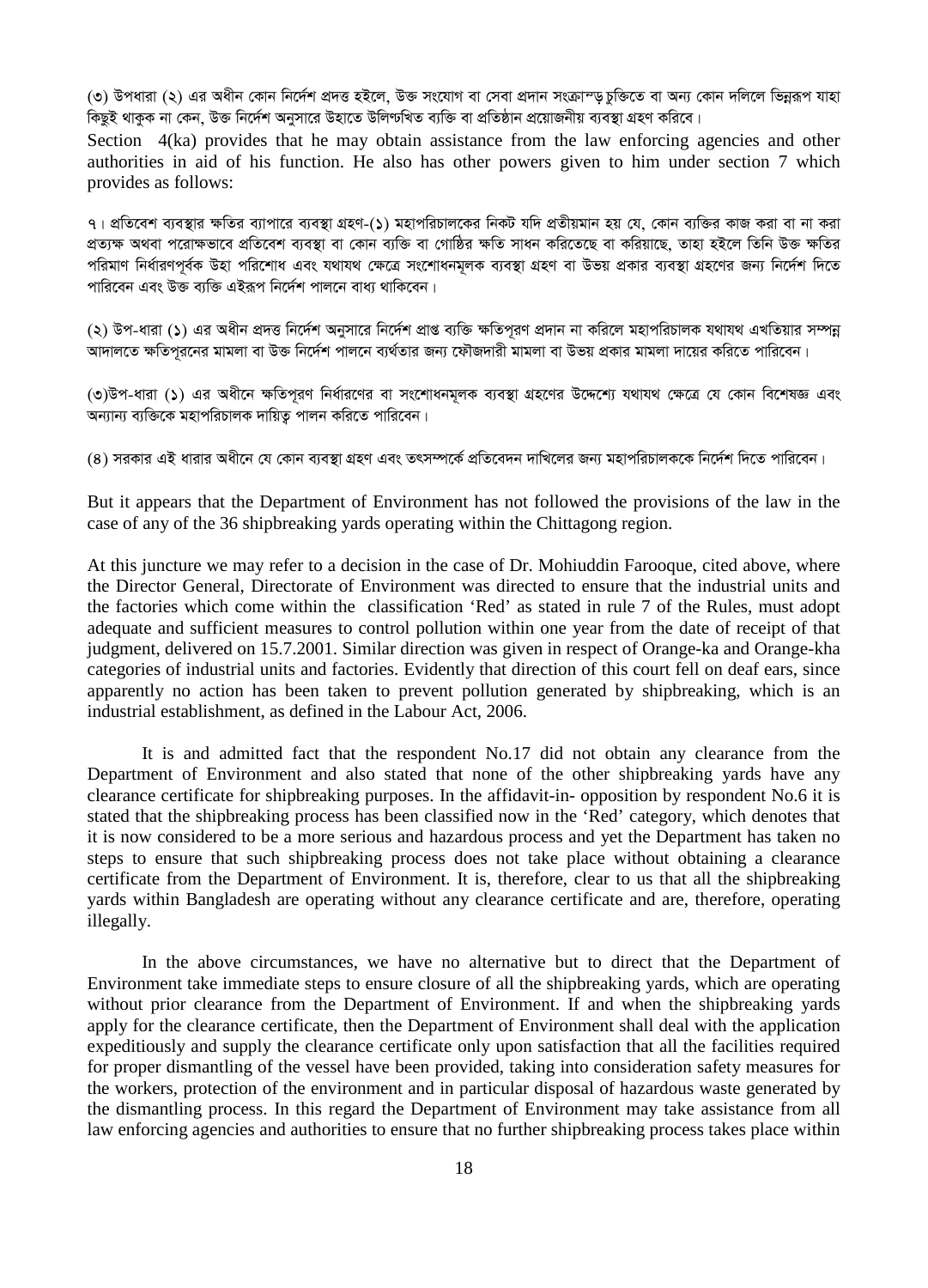the territory of Bangladesh without first obtaining the proper certification and clearance as required by law. The Department is further directed while dealing with the application for clearance to keep in view the impending Rules and regulations, which they ought to have prepared in view of the direction of this Court in Writ Petition No. 3916 of 2006. The Department of Environment is further directed to report to this Court within 3 (three) months giving a list of all shipbreaking yards in the Chittagong area giving details of which of the yards has applied for the clearance certificate and which, if any, has been granted such clearance certificate.

With regard to the closure of shipbreaking yards, the Department of Environment is to file compliance within 2 (two) weeks given details of what steps they have taken in this regard.

So far as the vessel M.T Enterprise is concerned the injunction on further dismantling of the ship will continue until such time as the respondent obtains a clearance certificate from the Department of Environment for the purpose of dismantling the vessel.

We are informed by the petitioners that the Bangladesh Ship Breakers Association (BSBA), respondent No. 16, play a vital role in the process of shipbreaking undertaken by the shipyard owners. We are surprised to learn that respondent No.16 is promoting and facilitating the import of vessels which might cause and are in fact causing hazardous waste materials to pollute the environment, including flora and fauna of this country and are also endangering the lives and limbs of those who are working in the shipbreaking yards as well as the lives of future generations. It is the inane duty of such an organization as the BSBA to ensure the safety of the workers in the shipbreaking yards as well as to protect the integrity of the environment for the future generations.

We may mention that in issuing the above order it is not our intention to totally prohibit the import of vessels for the purpose of breaking in this country, but the government should take steps to prioritize the interests of the public and the interest of the environment as against commercial interest of shipbreakers. We can only say that human life and posterity is worth much more than immediate small commercial benefit. The harm caused by shipbreaking might not be so intolerable if the vessels were decontaminated prior of importing the same and if sufficient infrastructure, precautionary and security measures are put in place to deal with hazardous working conditions and for handling and management of harmful waste materials which will inevitably be produced by the process of dismantling. It is our view that the purpose of the law has always been to ensure the safety and security of the persons working in the shipbreaking yards as well as other manufacture industries and also to protect the environment and if sufficient measures are taken to ensure all of this, then there is no reason why shipbreaking should not continue.

On the other hand, protection of the citizens and environment must take first priority. The thoughtful, benevolent and timely action of the Prime Minister, according to Mr. Fida Kamal, saved the nation in 2006. The news was reported in Belgium as follows:

" Bangladeshi government does not let toxic SS Norway enter its waters Brussels, 17 February 2006 – Greenpeace and the European NGO Platform on shipbreaking celebrate a further victory in the battle to prevent toxic end-of-life ships being sent to developing countries for shipbreaking. Following the French government's decision to take back the asbestos laden exaircraft carrier Clemenceau, the Bangladeshi Minister of Environment announced February  $16<sup>th</sup>$ that his government will not let another notoriously contaminated ship, the SS Norway, enter his country's waters before it has been fully decontaminated."

We can only hope that similar view will prevail in order to prevent hazardous vessels entering Bangladesh's territorial waters without prior decontamination.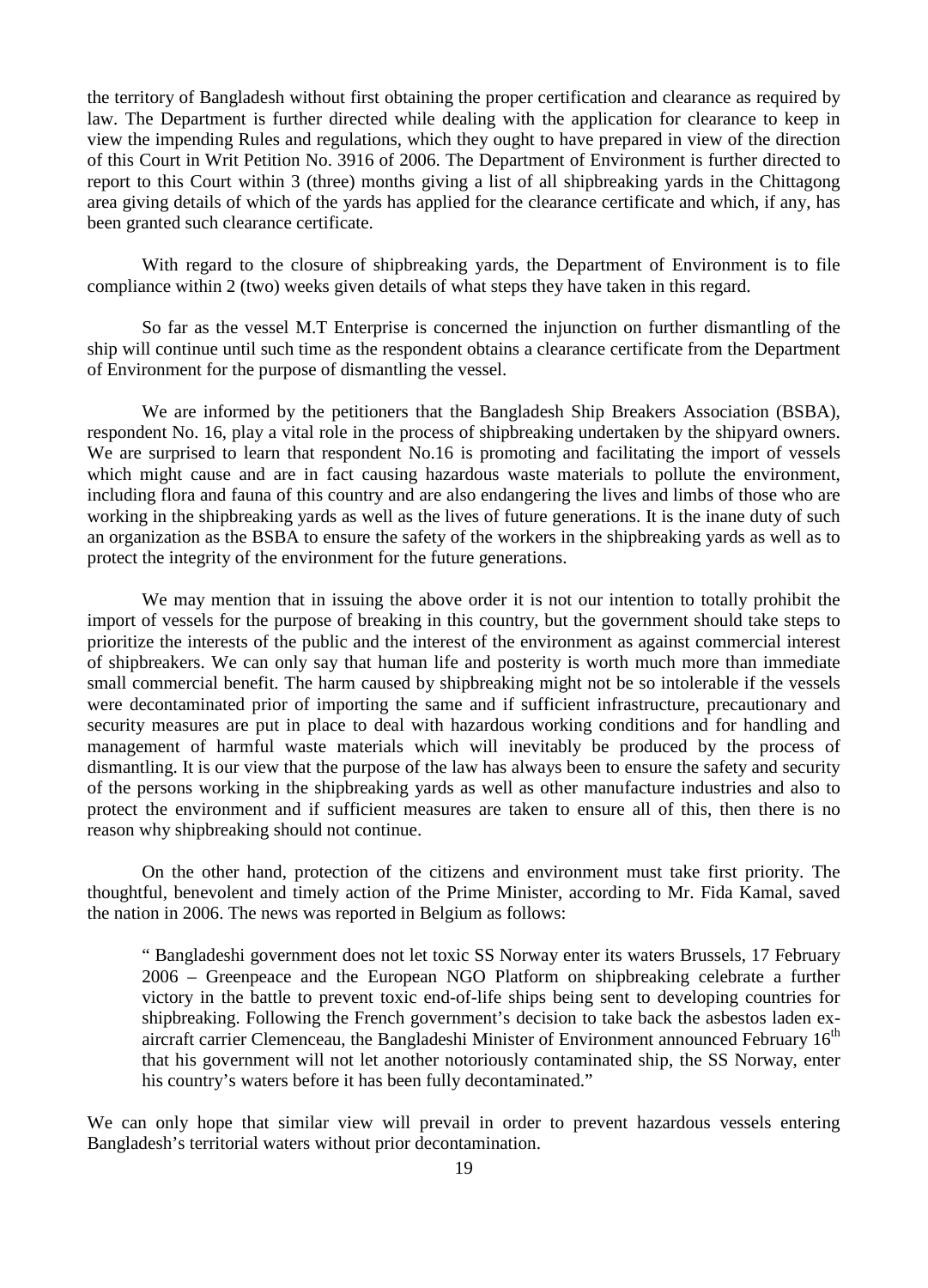We express our appreciation to BELA and its officers for the highly commendable work done by them in their unending endeavors to ensure preservation of the environment and protection of the citizens from the various types of pollutions created by industries, manufacturers etc.

We wish finally to declare in no uncertain terms that no hazardous activity should be allowed to take place in breach of provisions of the law which have been promulgated by Act of Parliament for protecting the citizens of this country and the environment. All the Ministries and Departments concerned are to act in a cooperative manner for the proper and meaningful implementation of the law.

With above observations, this matter is disposed of in part. We summarise below our conclusions and directions.

In the light of the above, we draw the following conclusions:

With regard to import of vessels for scrapping generally:

- 1. Decommissioned sea-going vessels, including end-of-life single-hull oil tankers which have been destined for disposal recycling, are being sent from European and other countries to be dismantled in Bangladesh without first being decontaminated of hazardous materials as is required by the Basel Convention.
- 2. Vessels enlisted in the Greenpeace list of vessels containing hazardous materials are being imported on false representation both by sellers as well as by the importers.
- 3. Ministry of Shipping through its Department of Shipping is allowing import of hazardous wastes ( namely vessels meant for scrapping which are classified as waste within the meaning of the Basel convention) and vessels containing hazardous materials, without proper scrutiny, in flagrant disregard of the safety and security of workers in the shipbreaking yards as well as demonstrating blatant indifference to the integrity of the environment and humans who live in the vicinity of the shipbreaking yards and other citizens of the country and having no consideration for the flora and fauna and ecological balance which are also seriously affected by toxic pollutants generated by the dismantling process.

Import of vessel MT Enterprise:

1. Respondent No. 17, Madina Enterprise initially obtained the NOC for import of vessel MT Enterprise from the Department of Shipping by misrepresenting the fact that the vessel was not enlisted on the Greenpeace list of vessels containing hazardous materials, and that it did not contain any hazardous materials.

2. The Department of Shipping issued the NOC for the import of MT Enterprise without exercising due diligence, in a manner which can be termed as subterfuge.

3. The Survey Committee appointed by the Department of Shipping was not representative of the relevant persons, in as much as the Department of Environment, being a vital component, was totally ignored.

4. The terms of reference of the Survey commissioned by the Department of Shipping appears to be self-serving, motivated and misconceived and does not reflect the real purpose of such survey. The test applied was illogical and the findings of the Committee are unacceptable in view of independent reports regarding similar oil tankers, which lead us to doubt the bona fides of the intention of those instigating and conducting the survey.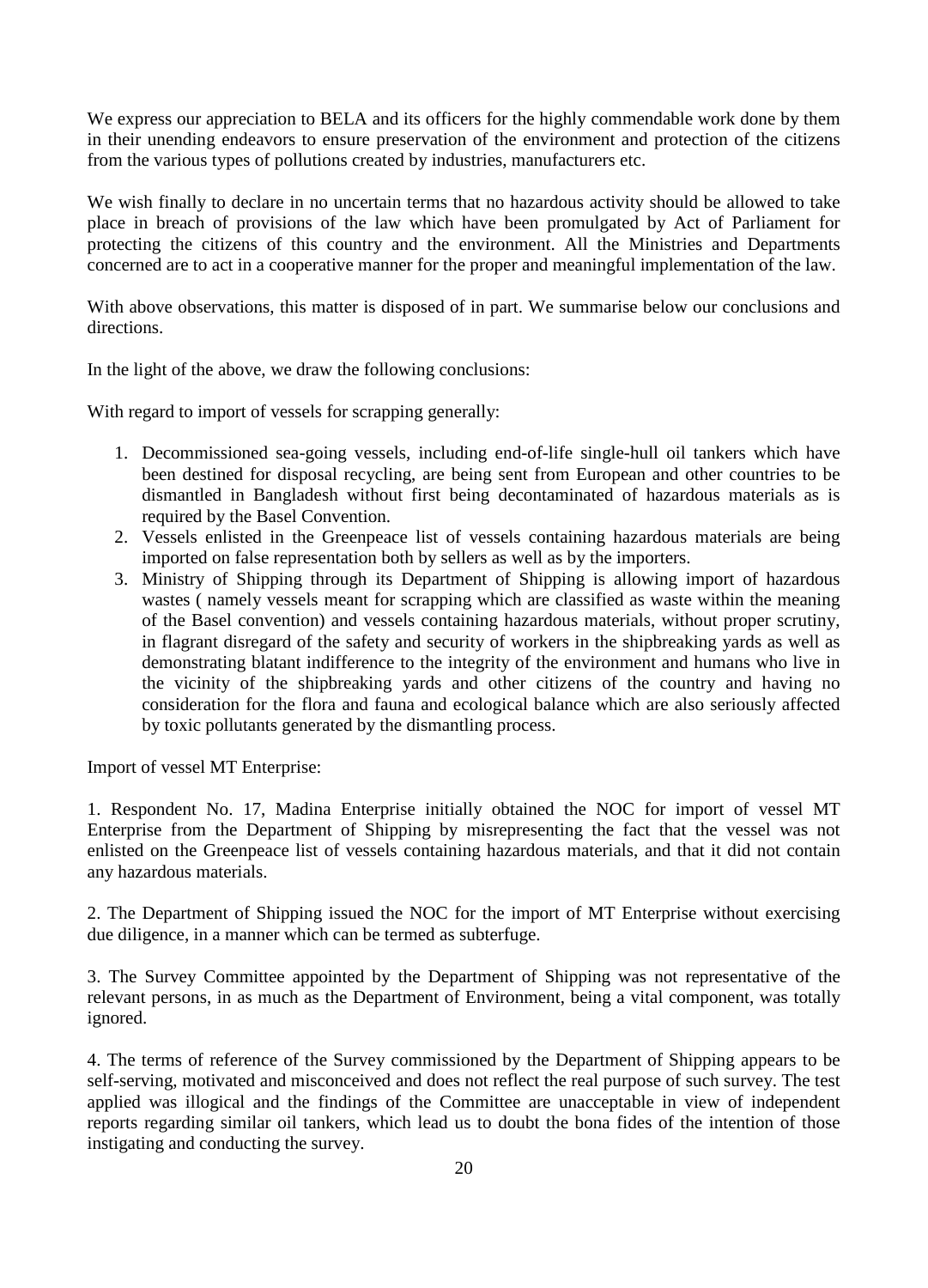5. Having found that atleast some hazardous materials exist on board, it was inappropriate to allow the vessel to beach without first ascertaining the capability of the ship breaker to handle the hazardous materials adequately ensuring the safety of the workers and wellbeing of the environment.

6. The way in which the earlier writ petition, W.P.No.6262 of 2008, was caused to be disposed and the way in which the cancellation of the NOC was withdrawn, as if the Court ordered the withdrawal, was demonstration of ingenuity on the part of the Department of Shipping.

With regard to ship breaking yards operating without prior clearance certificates:

- 1. Shipbreaking is an industry as defined in section 2(61) of the বাংলাদেশ শ্ৰম আইন, ২০০৬.
- 2. Admittedly, respondent No.17, Madina Enterprise has dismantled the vessel MT Enterprise without obtaining any Environmental Clearance.
- 3. The ship breaking yards which are habitually allowing scrapping of vessels, which they import themselves or which are imported by others and are dismantled on their premises are required by law to obtain prior Environmental Clearance from the Department of Environment.
- 4. Where the premises are not ordinarily used for ship breaking, but where importer scrap vessels imported by them, the importer is required to obtain prior Environmental Clearance to proceed with the scrapping as a project.
- 5. According to the report of Ministry of Environment and Department of Environment 36 ship breaking yards in the Chittagong area have and are operating the process of dismantling ships and other sea-going vessels in flagrant violation of the existing laws of the land which require prior Environmental clearance from the Department of Environment.
- 6. The Department of Environment has failed miserably in its duty to enforce the law, having all the powers to do so as given by the বাংলাদেশ পরিবেশ সংরক্ষই আইন, ১৯৯৫ [ Environment Conservation Act, 1995] and the Rules framed there under.

In view of the above conclusions, we hereby issue the following directions:

- 1. So far as the vessel M.T. Enterprise is concerned the injunction on further dismantling of the ship will continue until such time as the respondent No.17 obtains a clearance certificate from the Department of Environment for the purpose of dismantling the reminder of the vessel.
- 2. The Ministry of Environment and the Department of Environment are directed to immediately take steps to ensure closure of all ship breaking yards which are operating without necessary Environmental Clearance as required by law.
- 3. The law-enforcing agencies, including the Police, magistracy and local administration are directed to accord cooperation and assistance to the Department of Environment as enjoined by section 4(Ka) of the বাংলাদেশ পরিবেশ সংরক্ষণ আইন, ১৯৯৫ in ensuring the closures of ship breaking yards operating without prior clearance from the Department of Environment.
- 4. The Department of Environment is directed to file compliance within 2 (two) weeks giving details of what steps they have taken in this regard.